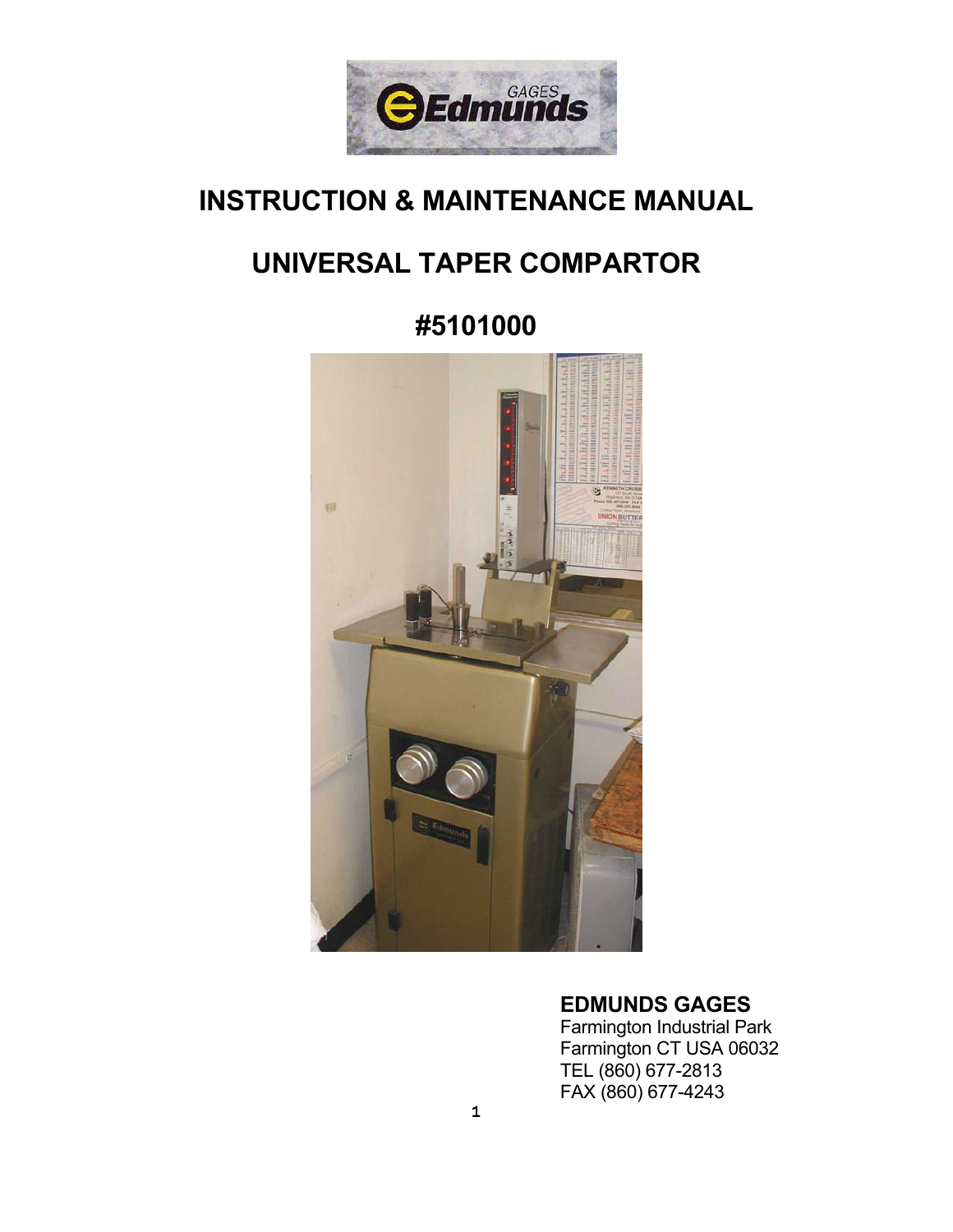# **TABLE OF CONTENTS**

## 1.0 INTRODUCTION

|     | 1.1                     | <b>Product Overview</b><br><b>Overall View (Figure 1)</b>                                  |   | 2      |
|-----|-------------------------|--------------------------------------------------------------------------------------------|---|--------|
| 2.0 |                         | <b>GETTING STARTED</b>                                                                     |   |        |
|     | 2.1<br>$2.2\phantom{0}$ | <b>Selecting a Location</b><br><b>Unpacking the Comparator</b><br>Lifting Holes (Figure 2) | 3 | 3<br>4 |

# 3.0 HARDWARE

 $2.0$ 

| 3.1 | <b>Comparator Specifications</b> |  |
|-----|----------------------------------|--|
|     | 3.2 Product Listing              |  |

# 4.0 FUNCTIONAL DESCRIPTION

| 4.1 | <b>Gaging Fingers</b>                      | 6  |
|-----|--------------------------------------------|----|
| 4.2 | <b>Work Table</b>                          | 6  |
| 4.3 | <b>Two Speed Elevator</b>                  |    |
| 4.4 | <b>Column Lock</b>                         |    |
|     | Worktable (Figure 3)                       | 8  |
|     | Two Speed Elevator, Column Lock (Figure 4) | 9  |
| 4.5 | <b>Size Actuator</b>                       | 10 |
| 4.6 | <b>Soak Tables</b>                         | 10 |
|     | Size Adjustment, Soak Table (Figure 5)     | 10 |
| 4.7 | <b>Accessory Kit</b>                       | 11 |
|     | <b>Accessory Kit (Figure 6)</b>            | 12 |
|     | <b>Accessory Kit Storage (Figure 7)</b>    | 13 |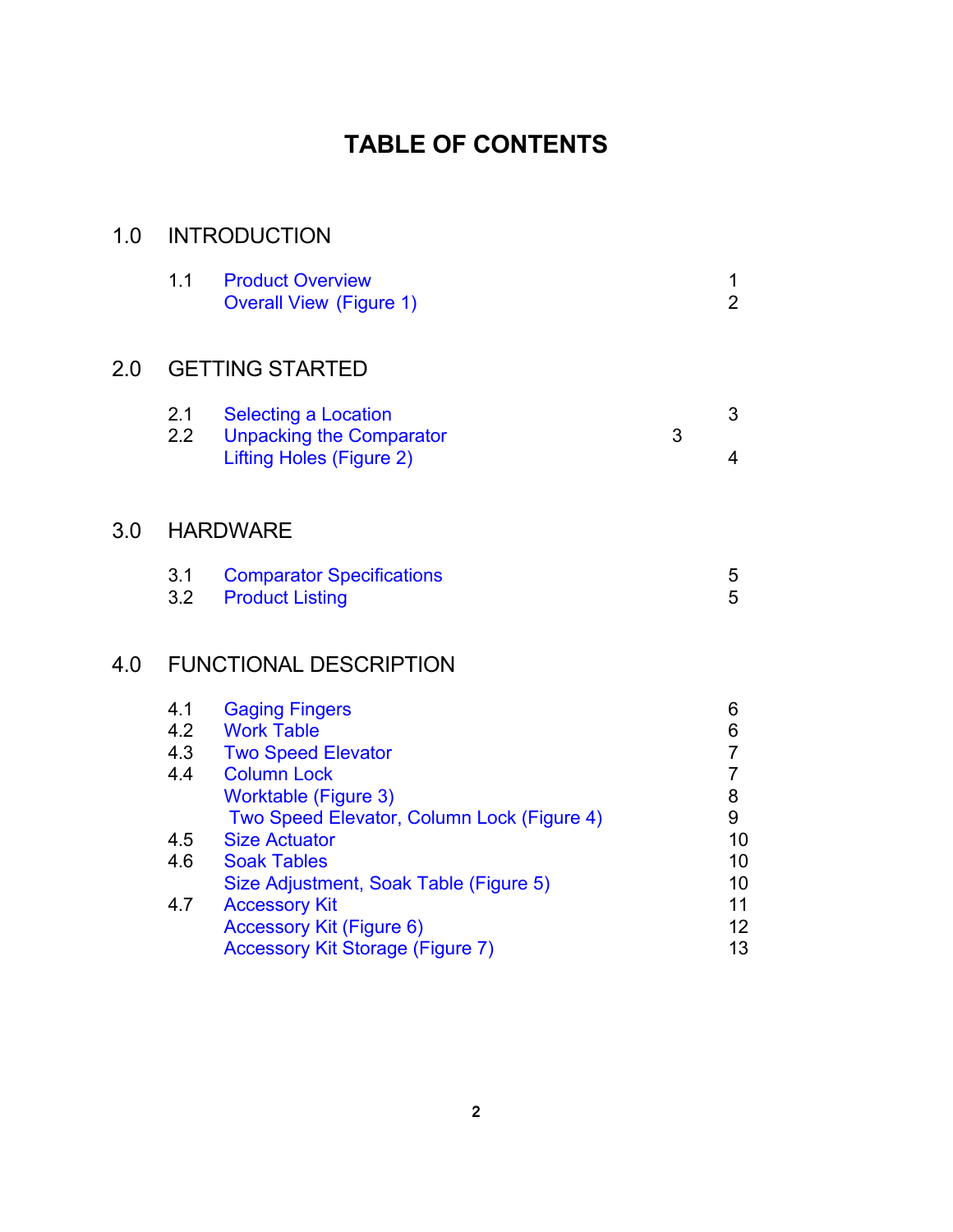## 5.0 EDMUNDS TRENDSETTER COLUMN READOUT

| 5.1 | <b>Specifications</b>                       | 14              |
|-----|---------------------------------------------|-----------------|
|     | <b>Trendsetter Front Panel (Figure 8)</b>   | 15              |
| 5.2 | <b>Preparing For Use</b>                    | 16              |
| 5.3 | <b>Front Panel Magnification Adjustment</b> | 17 <sub>1</sub> |
| 5.4 | <b>E8000 Main Frame Assembly</b>            | 18              |
| 5.5 | E8032 (2) Channel LVDT Module               | 18              |

# 6.0 OPERATING ADJUSTMENTS

| <b>Contact Pressure Adjustment</b>                      | 19 |
|---------------------------------------------------------|----|
| <b>Contact Pressure Adjustment Screw (Figure 9)</b>     | 20 |
| <b>Contact Pressure Scale &amp; Pointer (Figure 10)</b> | 20 |
| <b>Contact Finger Installation</b>                      | 21 |
| 6.2.1 Internal Finger Installation                      | 21 |
| 6.2.2 External Finger Installation                      | 22 |
| <b>Height Fixture Setup</b>                             | 23 |
| Height Fixture Setup (Figure 11)                        | 23 |
| <b>Finger Height Setup</b>                              | 24 |
| Finger Height Setup (Figure 12)                         | 25 |
|                                                         |    |

## 7.0 MEASUREMENT PROCEDURES

| 7.1 | <b>Internal Tapers</b>             | 29  |
|-----|------------------------------------|-----|
|     | Internal Tapers (Figure 13)        | .31 |
| 7.2 | <b>External Tapers</b>             | -32 |
|     | <b>External Tapers (Figure 13)</b> | .34 |

# 8.0 MAINTENANCE

| <b>Pre-travel/Over-travel Adjustments</b> | 35 |
|-------------------------------------------|----|
| Pre-travel/Over-travel Screws (Figure 15) | 36 |

## 9.0 TROUBLESHOOTING

| 9.1<br><b>Symptoms and Causes</b> |  |
|-----------------------------------|--|
|-----------------------------------|--|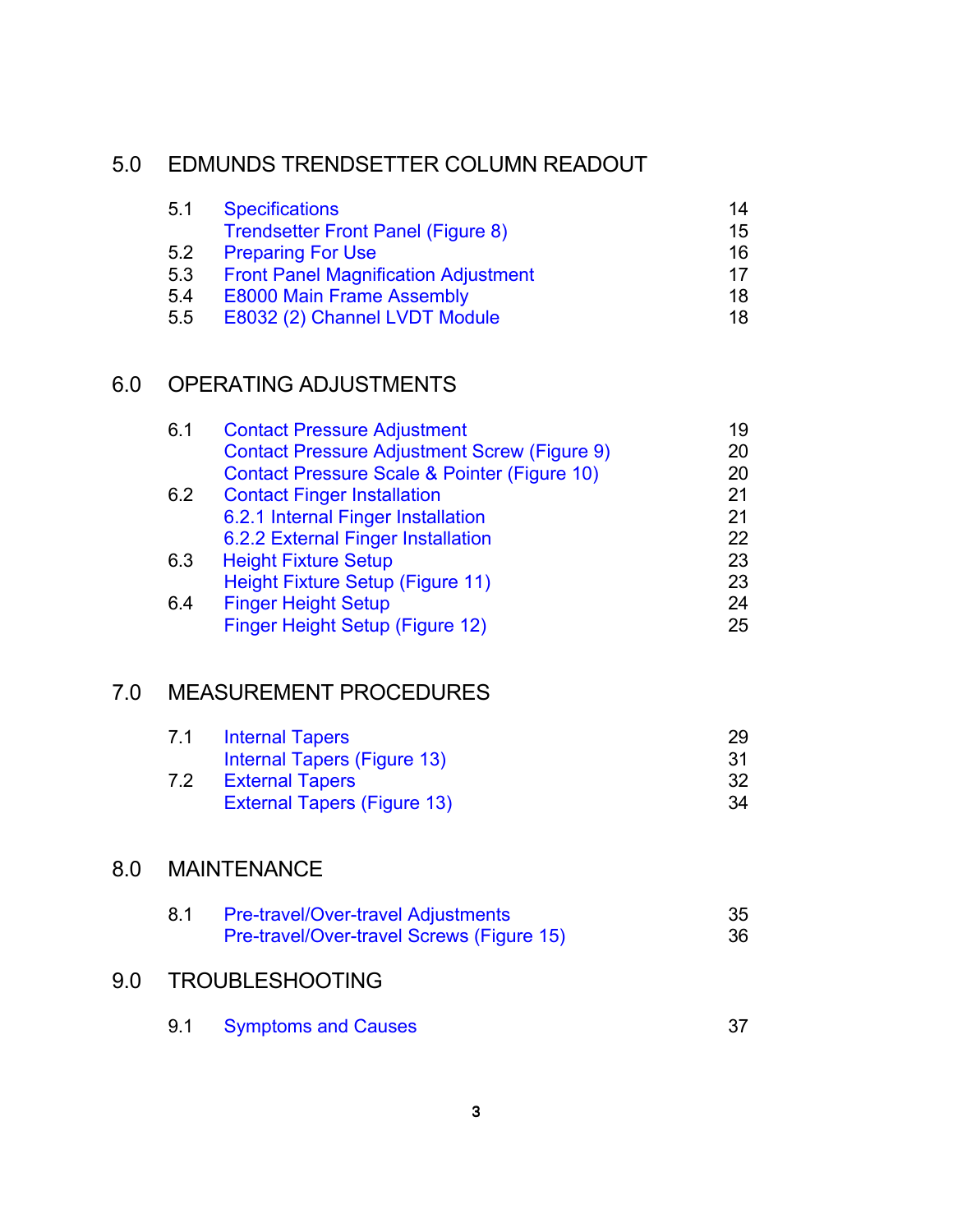### 1.0 INTRODUCTION

#### 1.1 Product Overview

The Edmunds Universal Taper Comparator is a rugged metrology instrument designed for the precise measurement of internal and external diameters and tapers.

A welded steel base supports a steel worktable with serrated steel anvils to support the work piece. A separate column locking control secures the finger height and a two speed, dual knob elevating mechanism allows for the exploration of diameters for taper, barrel and bellmouth conditions.

Two auxiliary "soak" tables are mounted adjacent to the worktable to allow for the reference gage block set up or sequential work pieces to be stored and stabilized for temperature prior to measurement.

The inch/millimeter unit selection and .0005" through .020" range selection of the Trendsetter column's E8032 module offer greater flexibility to the exactness of the measurement for a variety of applications.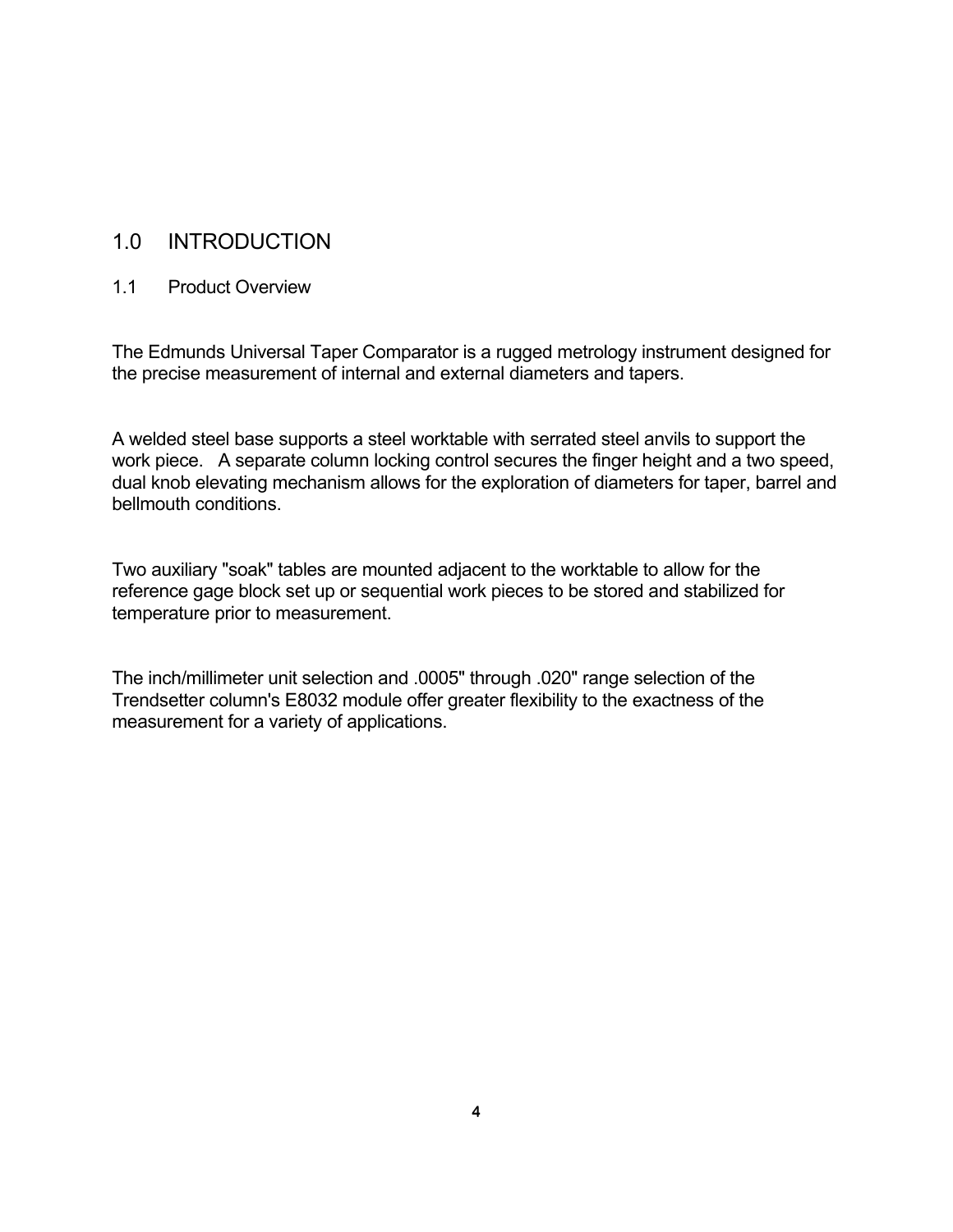

**Figure 1 - Overall View**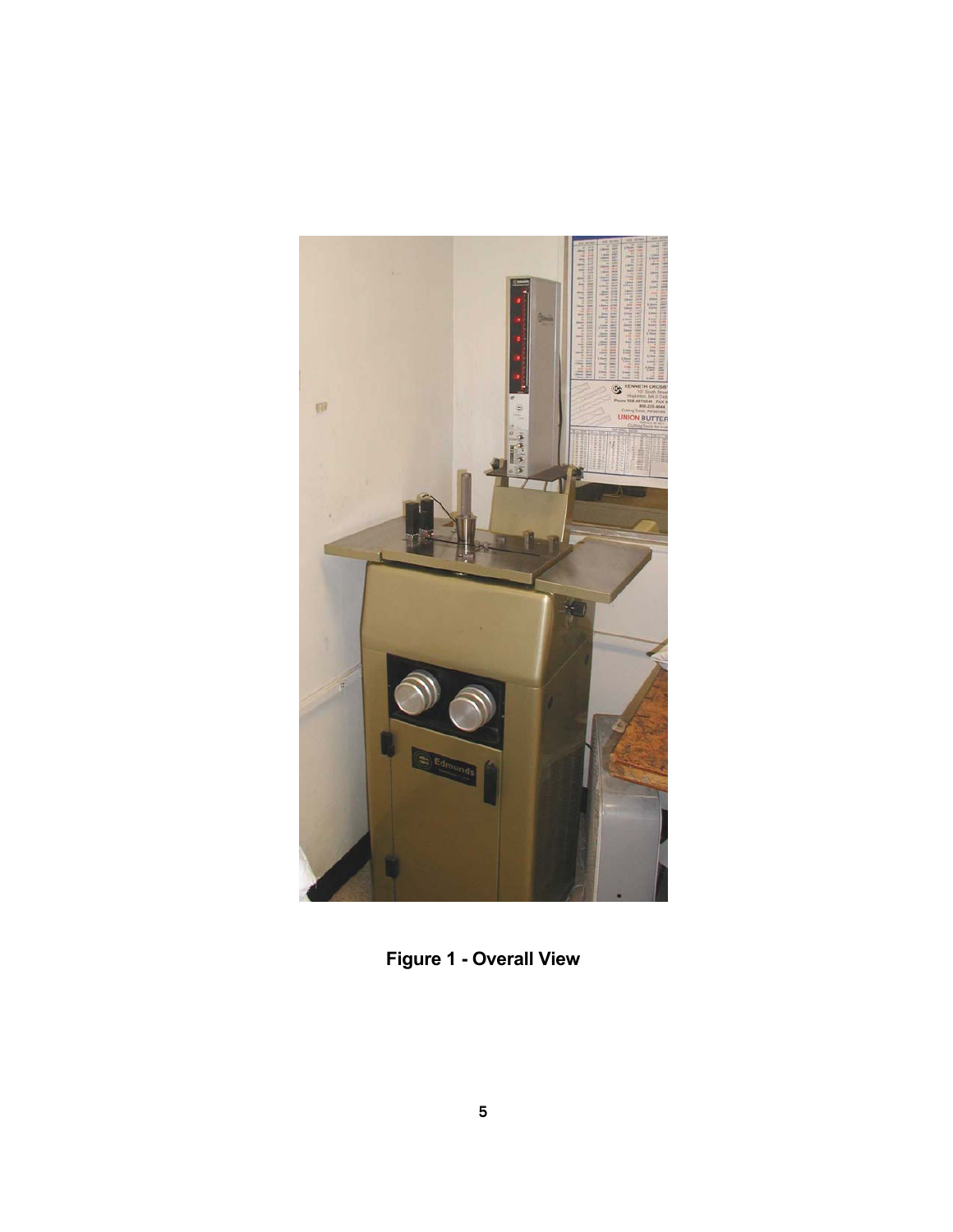# 2.0 GETTING STARTED

Due to the size and weight of the comparator, the unit is broken down at the factory prior to shipment. The unit has been carefully packed, and some components may be packaged in separate cartons within the shipping crate. Verify that you have unpacked all the components before discarding any of the shipping containers.

### 2.1 Selecting a Location

The performance of the comparator is directly related to the location where it is installed in your facility. Careful consideration should be given to the location including vibration isolation, temperature and humidity control and operator access. We suggest a spot within a laboratory or controlled environment or at a minimum, isolated from heat, sunlight, and any industrial "smog" environment.

### 2.2 Unpacking Your Comparator

To facilitate shipment without damage, portions of the comparator have been disassembled after testing and prior to shipment from our Farmington, CT. USA facility.

### **THE FOLLOWING STEPS MUST BE PERFORMED PROIR TO OPERATION OF THE COMPARATOR!**

- 1. Remove the (4) protective caps from the lifting holes located in the comparator base. (See Figure 2).
- 2. Insert the (2) supplied rigging bars through the lifting holes provided and lift the unit from the shipping skid.
- 3. Locate and install the four leveling feet packed within the comparator base in the tapped holes provided in the base bottom.
- 4. Transport the unit with the use of the rigging bars and lower in the location of choice onto the leveling feet.
- 5. Carefully remove the blocking bar between the contact finger slides by loosening the finger locking screws and sliding the clamps to the sides of the slides.
- 6. Unpack the readout support and attach to the rear of the base frame using the screws provided. **NOTE:** Be sure to install the rubber isolation pads between the comparator base and the readout support.
- 7. Level the unit with the use of the double axis bubble level included within the accessory kit by adjusting the heights of the leveling feet.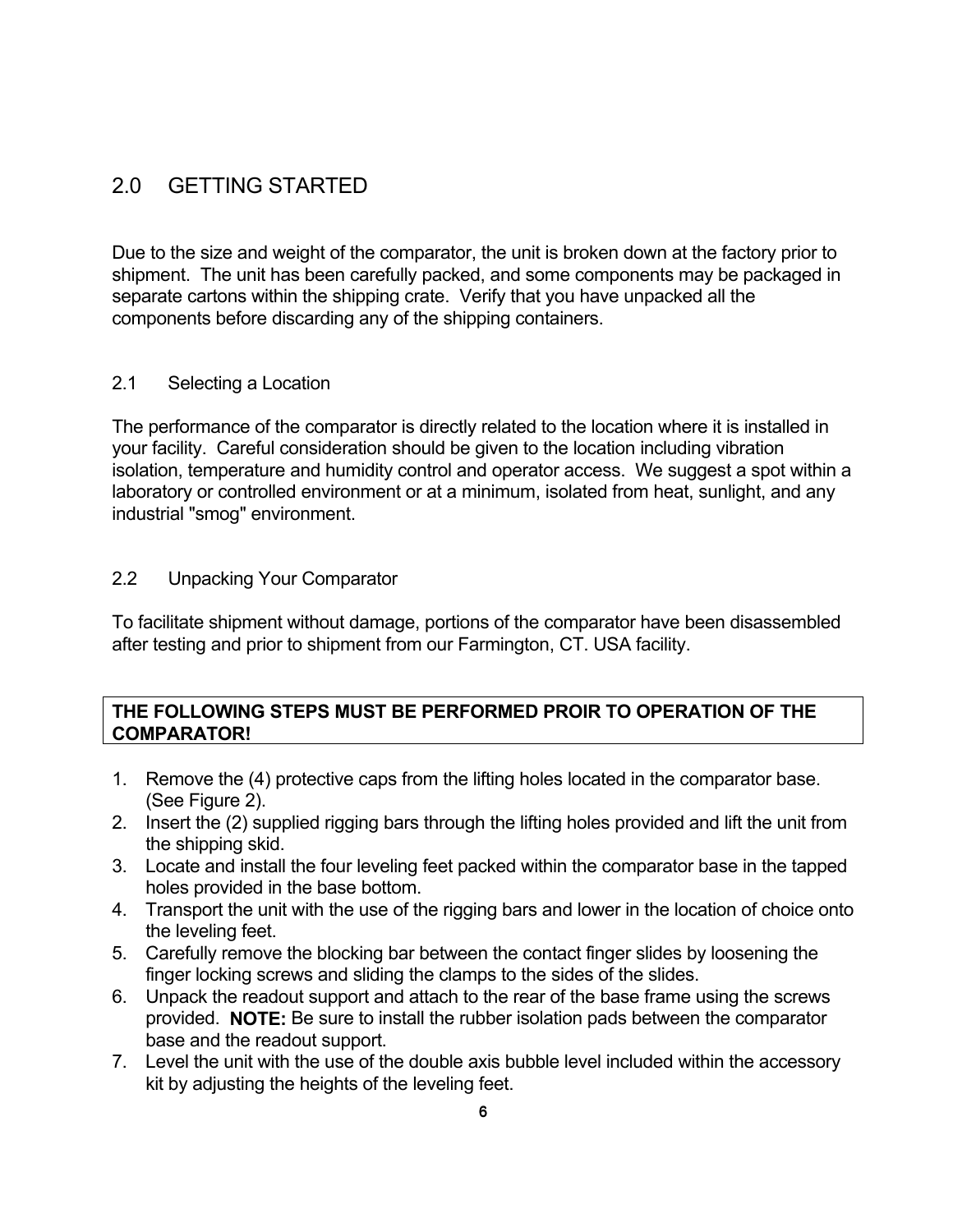- 8. Install the readout mount bracket to the rear of the base with the screws provided.
- 9. Unpack the Trendsetter readout and mount it to the mounting bracket.
- 10. Locate and connect the gage probe cable from within the base to the "A" connector on the rear of the column.
- 11. Unpack and place the height fixture in its nest on the mounting bracket. Locate and connect the gage probe cable from the fixture to the "B" connector on the rear of the column.
- 12. Install the two soak tables at each side of the work table.
- 13. Connect power to the Trendsetter column from any 110VAC source and wait approximately 15 minutes before proceeding to calibrate the unit. The readout may remain ON at all times due to its extremely low power consumption.



**Figure 2 - Lifting Holes**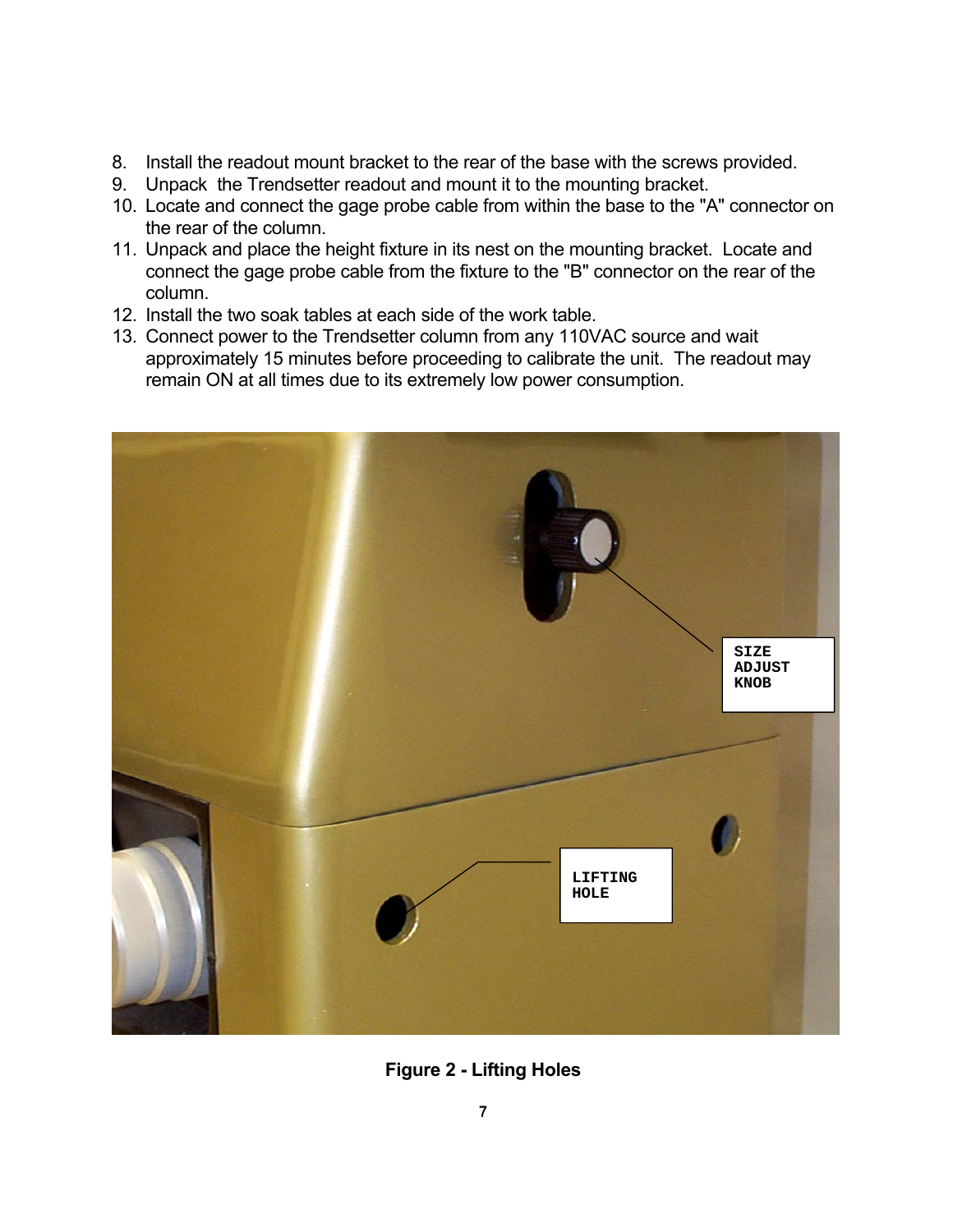# 3.0 HARDWARE

3.1 Comparator Specifications

| External 0.0" to 11.0" |
|------------------------|
|                        |
|                        |
|                        |

# 3.2 Product Listing

| <b>Universal Taper Comparator</b>       | 5101000           |
|-----------------------------------------|-------------------|
| <b>Trendsetter Column</b>               | E8000/E8032/E8005 |
| Accessory Kit (complete)                | 5101046           |
| <b>Accessory Kit Components:</b>        |                   |
| <b>Auxiliary Table Plate</b>            | 5100003           |
| <b>Finger Wrench</b>                    | 5100004           |
| Screwdriver                             | 5100005           |
| Cross-Level                             | 5100006           |
| <b>Outside Caliper Jaw Set</b>          | 5100007           |
| (2) .100 Dia. Rolls                     | 5101051           |
| <b>Finger Storage Box</b>               | 5102004           |
| <b>Gaging Finger Sets:</b>              |                   |
| Standard:                               |                   |
| Set #0 (.125" to .250" internal range)  | 5100025           |
| Set #1 (.250" to .500" internal range)  | 5100026           |
| Set #2 (.500" to 1.00" internal range)  | 5100027           |
| Set #3 (1.00" to 12.00" internal range) | 5100028           |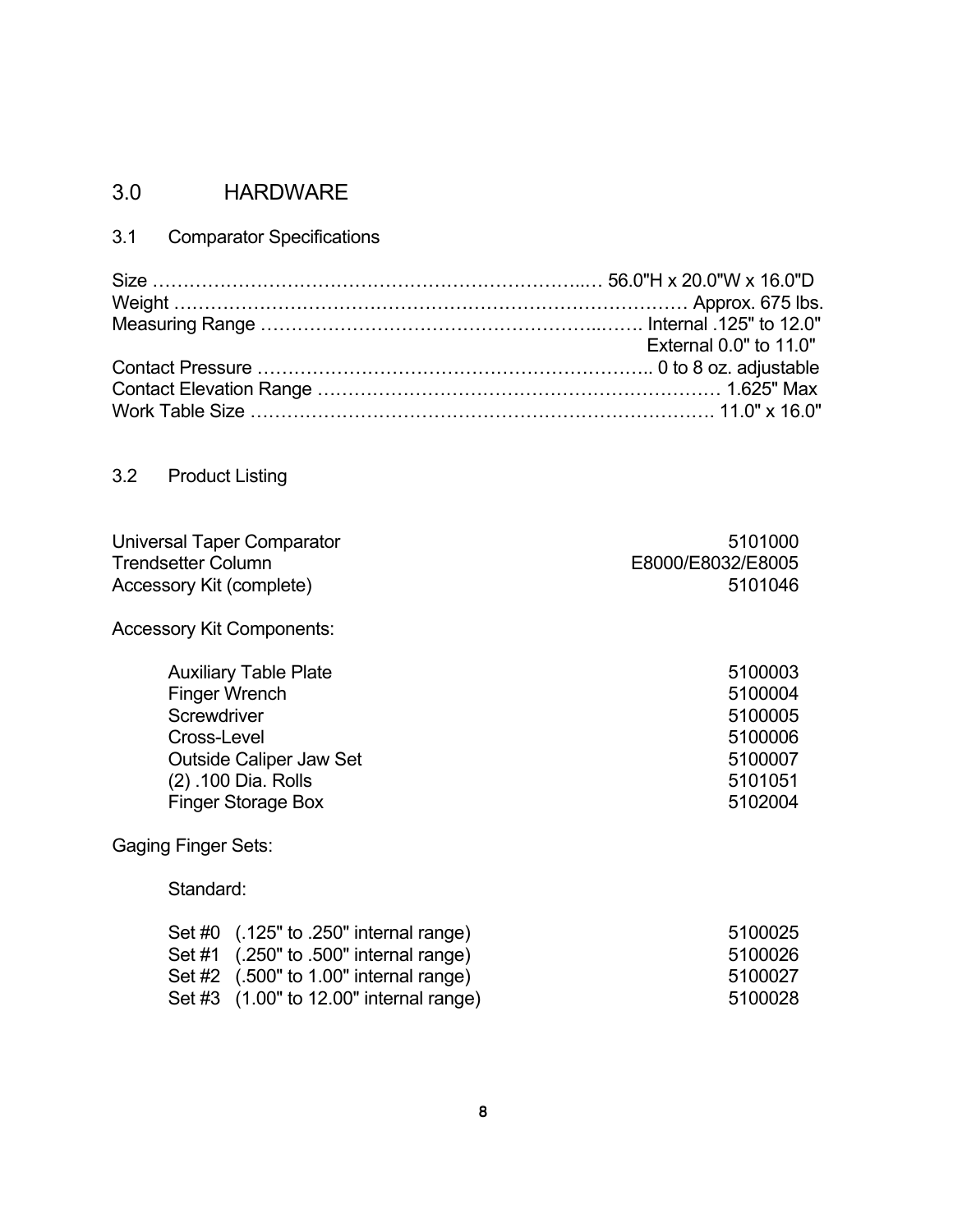### 4.0 FUNCTIONAL DESCRIPTION

### 4.1 Gaging Fingers

A series of carbide and diamond tipped gaging fingers are included in the standard accessory kit. These fingers allow for internal diameter measurement from .125" to 12.000" or for 0.000" to11.000" external diameter measurements, depending on their orientation in the measuring machine.

The fingers are constructed to precise "paired" dimensions to ensure contact on a common plane or elevation. If damage to any finger is incurred, BOTH fingers in the set must be returned to Edmunds for repair to maintain the correct alignment.

The gaging fingers will allow for maximum exploration depths from the worktable as follows:

| Set # | <b>Internal Range</b> | Max Depth | P/N     |
|-------|-----------------------|-----------|---------|
|       |                       |           |         |
|       | .125" - .250"         | 437"      | 5100025 |
|       | $.250" - .500"$       | .750"     | 5100026 |
|       | .500" - 1.000"        | 1.125"    | 5100027 |
|       | $1.000" - 12.000"$    | 1 625"    | 5100028 |

Special depths may be quoted based upon application.

#### 4.2 Worktable

The worktable is solidly mounted to the comparator base. There are (2) hardened steel serrated anvils mounted on either side of the gaging fingers for support of the workpiece.

An auxiliary free sitting table plate is provided in the accessory kit for use while measuring smaller gaging diameters. (.040" - .500") This plate is placed over the gaging fingers resting on the worktable.

Two .100" diameter rolls are also provided to allow easier centering of the workpiece around the gaging fingers.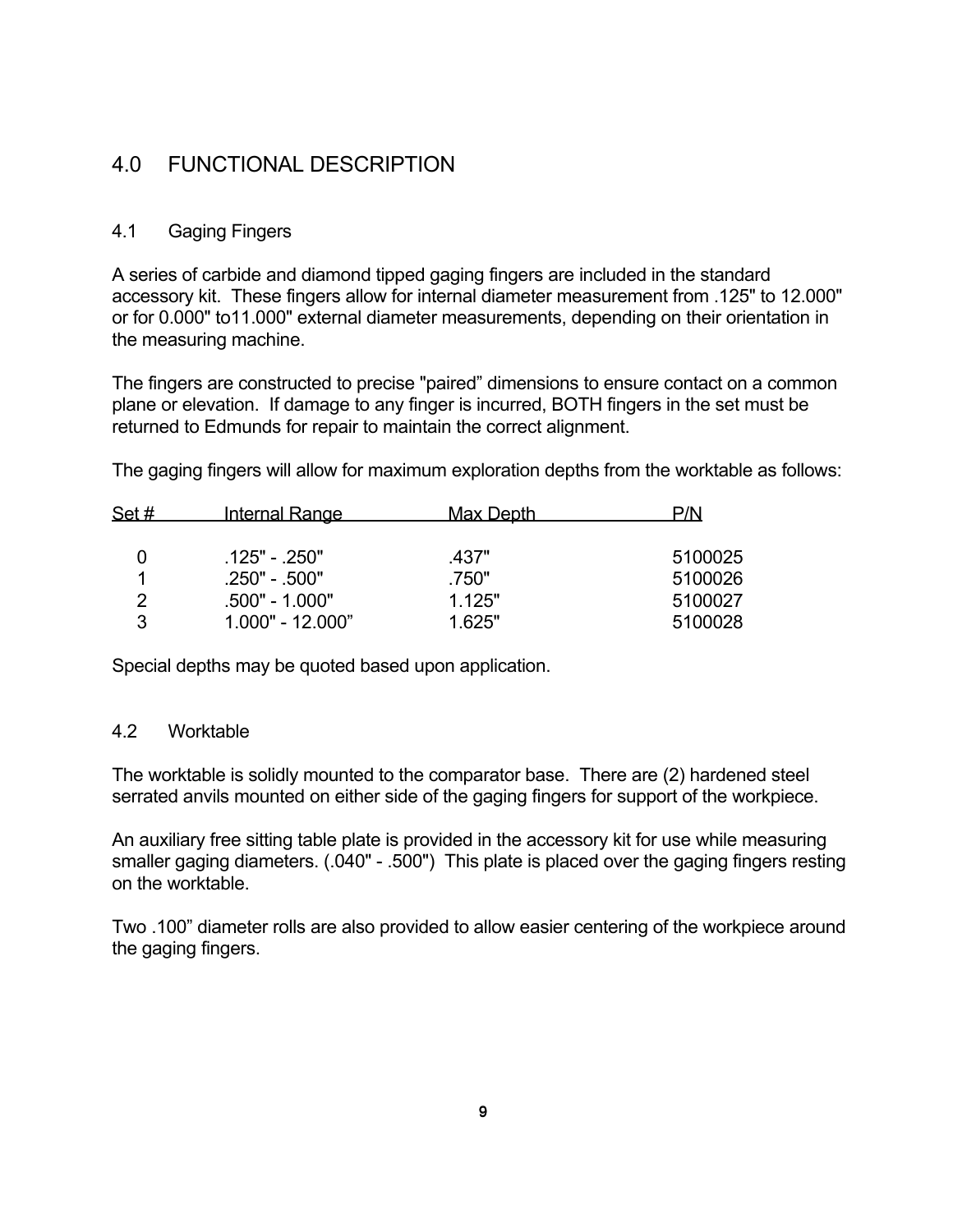#### 4.3 Two Speed Elevator

Located on the left side of the front of the comparator's base are two concentric dials that control the vertical travel of the gaging fingers for diameter exploration. Each of these dials is connected to a precision rack and pinion gear train for consistent movement of the gaging fingers.

The smaller inner dial is a rapid, coarse adjustment knob to allow rough positioning of the gaging finger height.

The large outer dial provides a slower, more precise movement of the gaging fingers for taper or bellmouth exploration. (See Figure 4)

### 4.4 Column Lock

The provision for locking the height of the gaging fingers is provided by the Column Lock knob located on the right side of the front of the comparator base.

Tightening this knob when the appropriate gaging finger height is obtained will lock the fingers in position. The column lock must be released when any vertical movement of the gaging fingers is desired.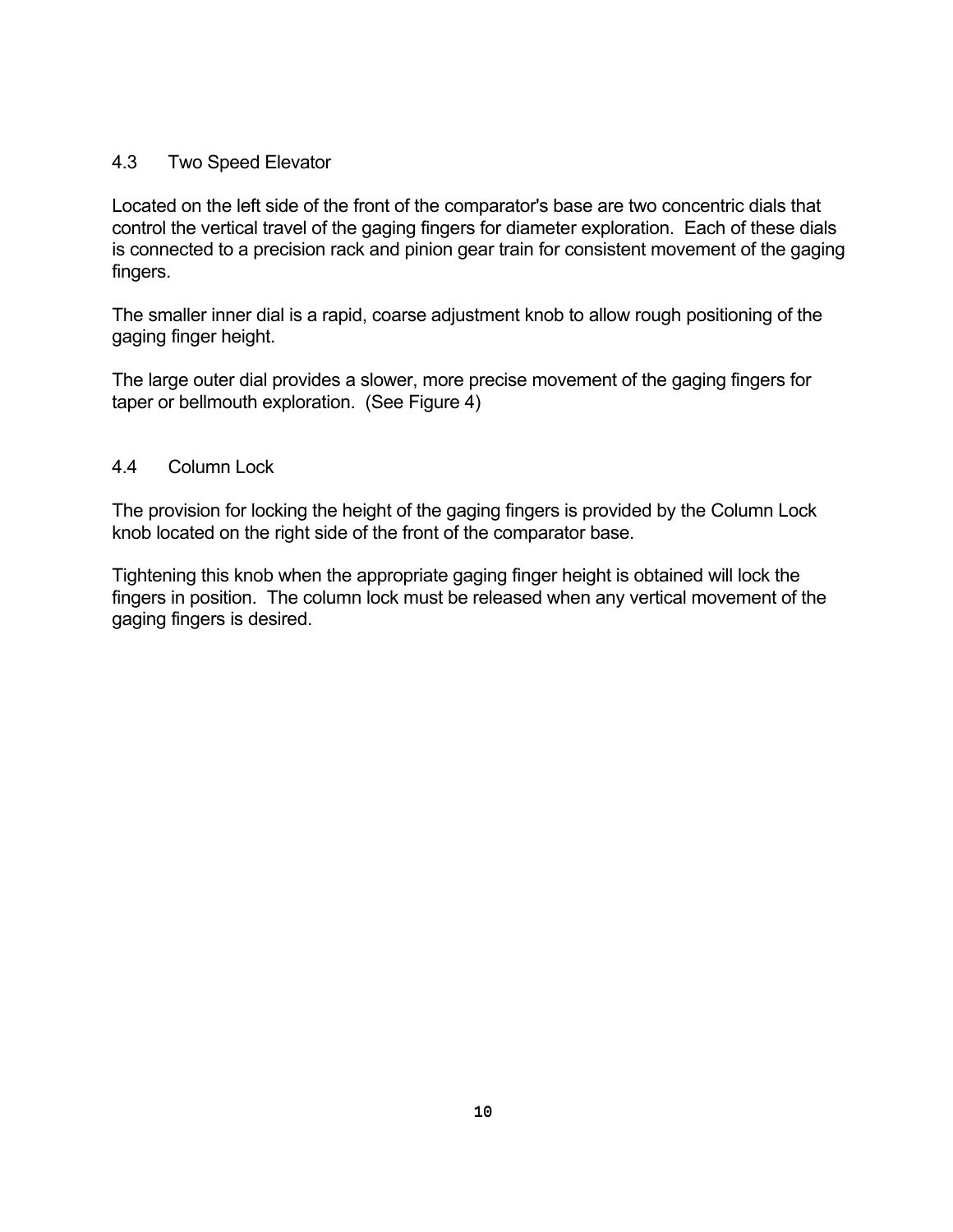

# **Figure 3 - Work Table**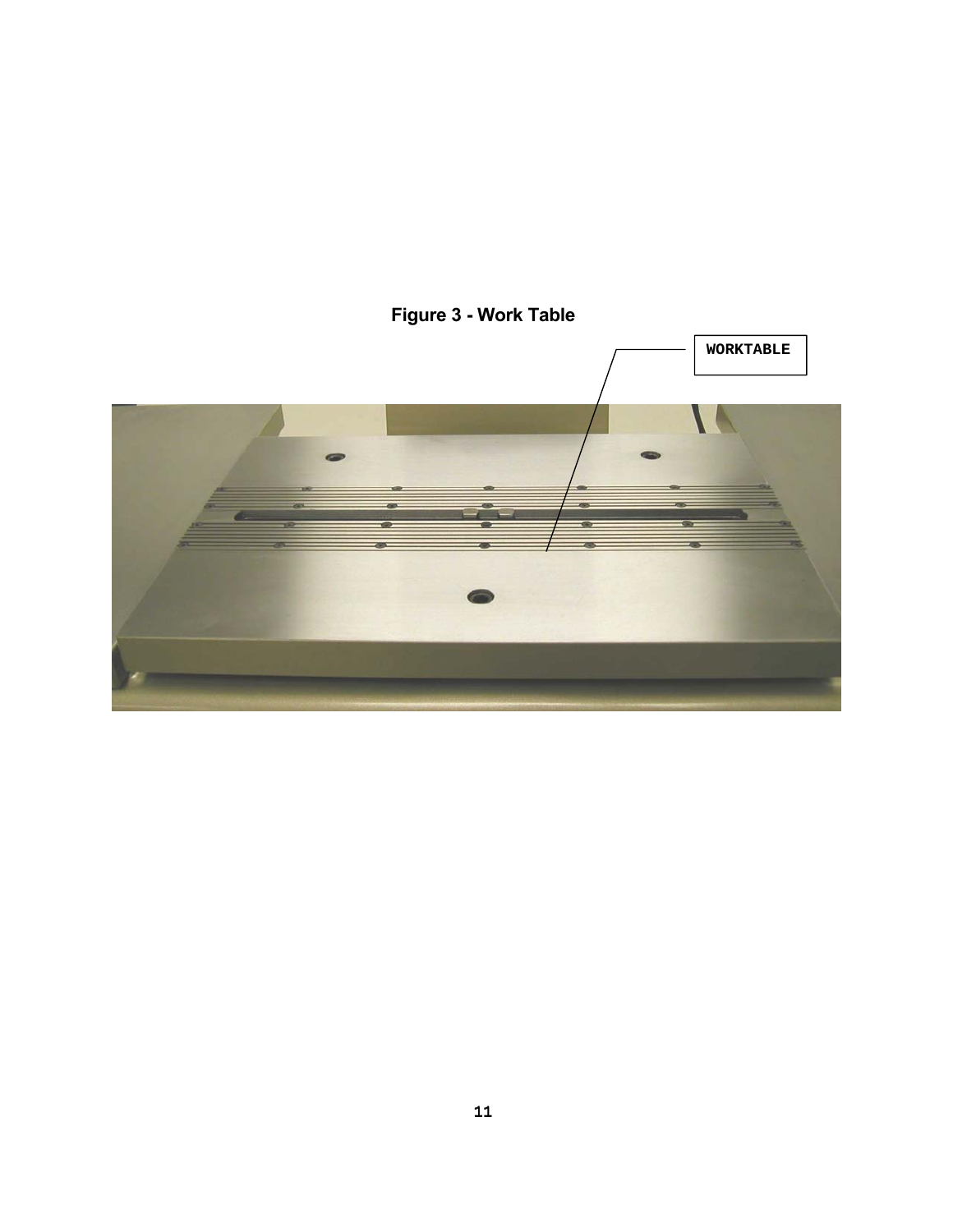

**Figure 4 – Two Speed Elevator & Column Lock**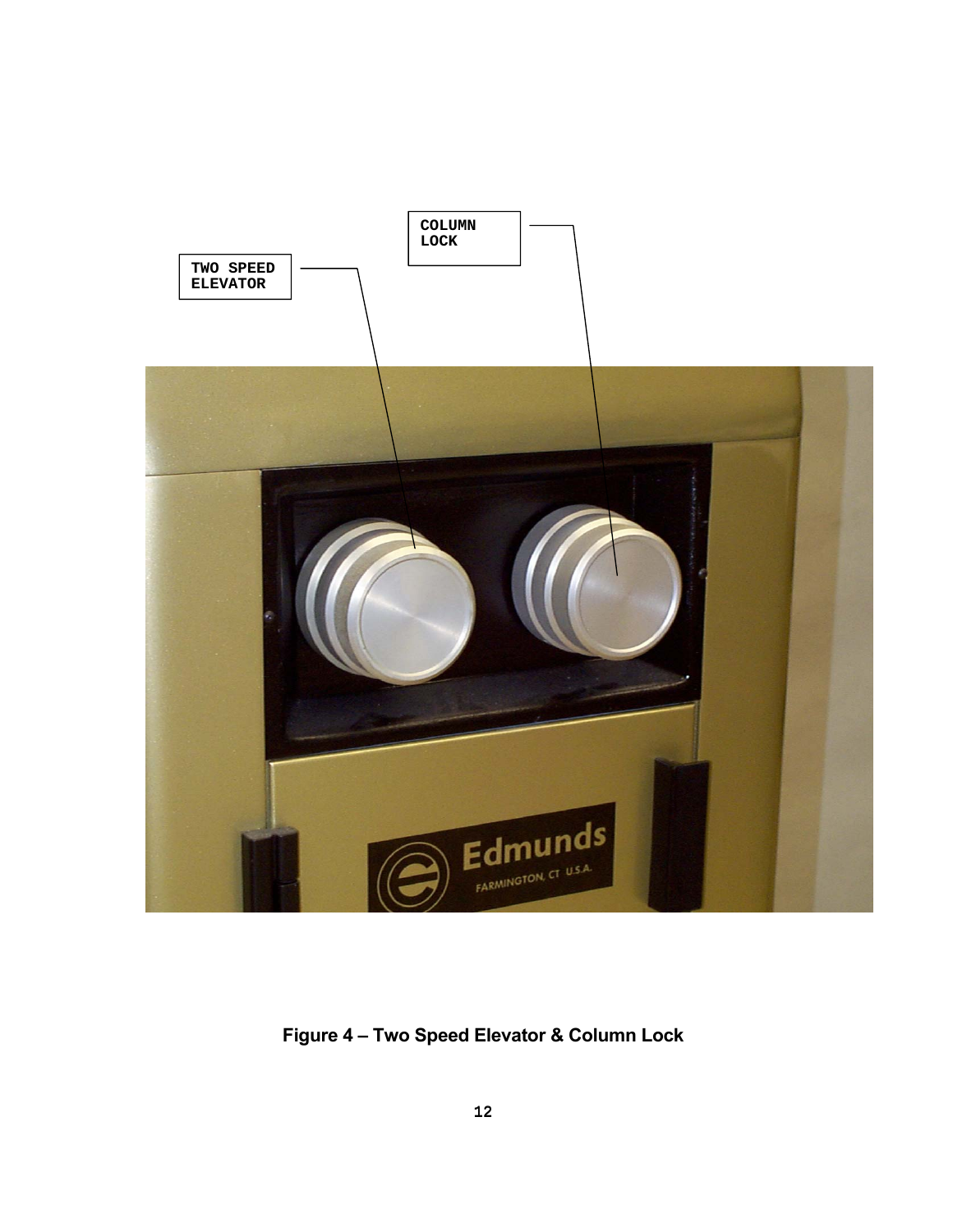#### 4.5 Size Actuator

The knob located at the right side of the comparator base under the soak table controls the movement of the gaging fingers in the plane of measurement. This adjusting knob has a limited range and is used primarily for the final setting of the gaging fingers to a known size.

Counter-clockwise rotation of this knob will decrease the gaging finger spacing, while clockwise rotation will increase the spacing. (See Figure 5)

#### 4.6 Soak Tables

Two rugged steel tables are provided for mounting at each side of the worktable for storage of the master and workpiece. These tables are used as the preparation area for succeeding workpieces and masters to stabilize them to the temperature and relative humidity of the work area. This is known as "soaking in" before the pieces are measured. (See Figure 5)



**Figure 5 - Size Adjustment, Soak Table**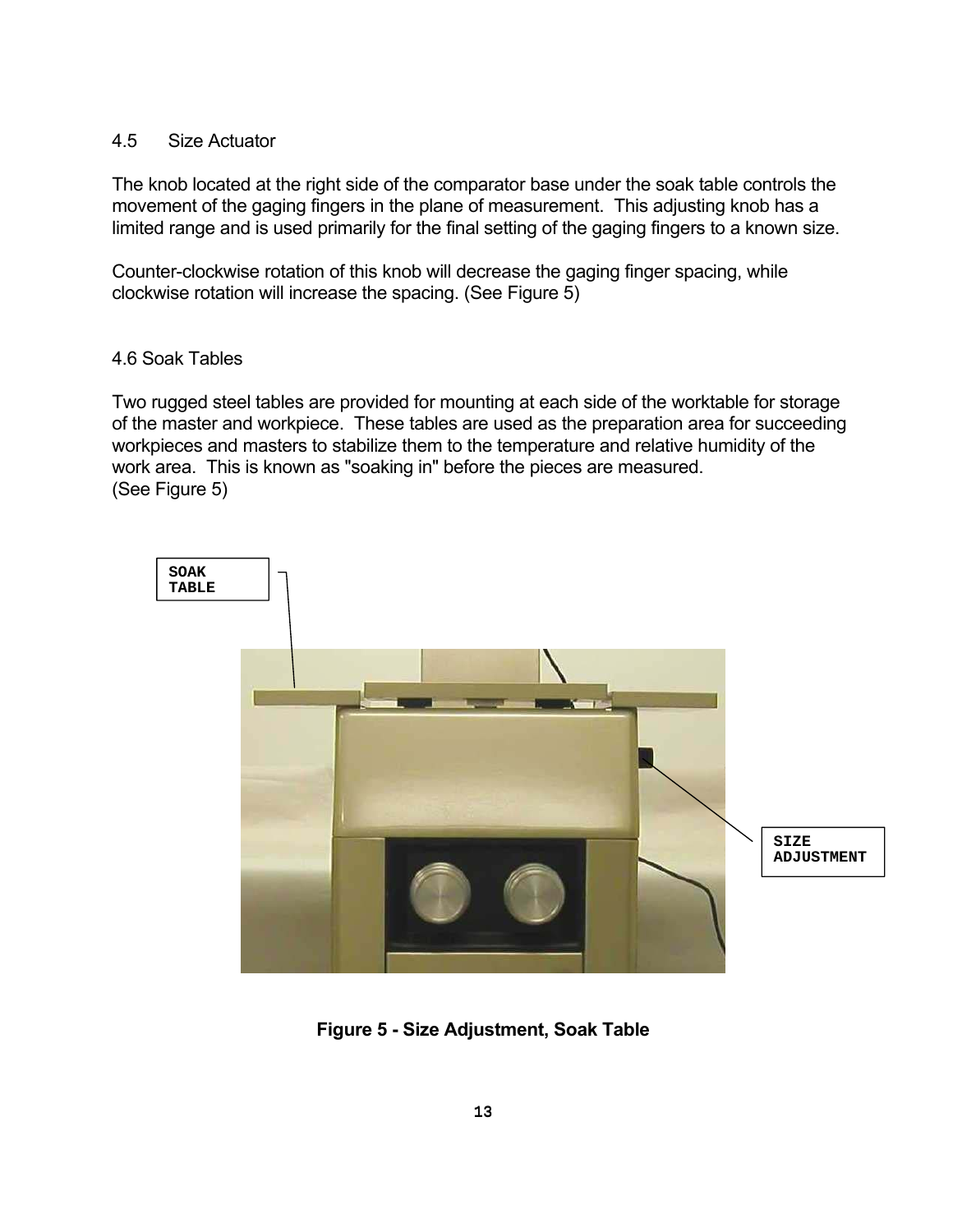### 4.7 Accessory Kit

The comparator comes complete with a multiple piece accessory kit, which includes all of the components necessary for diameter measurements. The kit includes the following components:

| <b>Part Name</b>                | Part #  |
|---------------------------------|---------|
| <b>Auxiliary Table Plate</b>    | 5100003 |
| <b>Finger Wrench</b>            | 5100004 |
| Screwdriver                     | 5100005 |
| <b>Cross Level</b>              | 5100006 |
| <b>Outside Caliper Jaw Set</b>  | 5100007 |
| (2) .100 Dia. Rolls             | 5101051 |
| <b>Finger Storage Box</b>       | 5102004 |
| <b>Gaging Finger Sets</b>       | Part #  |
| #0 (.125" - .250" ID)           | 5100025 |
| #1 (.250" - .500" ID)           | 5100026 |
| #2 (.500" - 1.00" ID)           | 5100027 |
| #3 (1.00" - 12.00" ID & all OD) | 5100028 |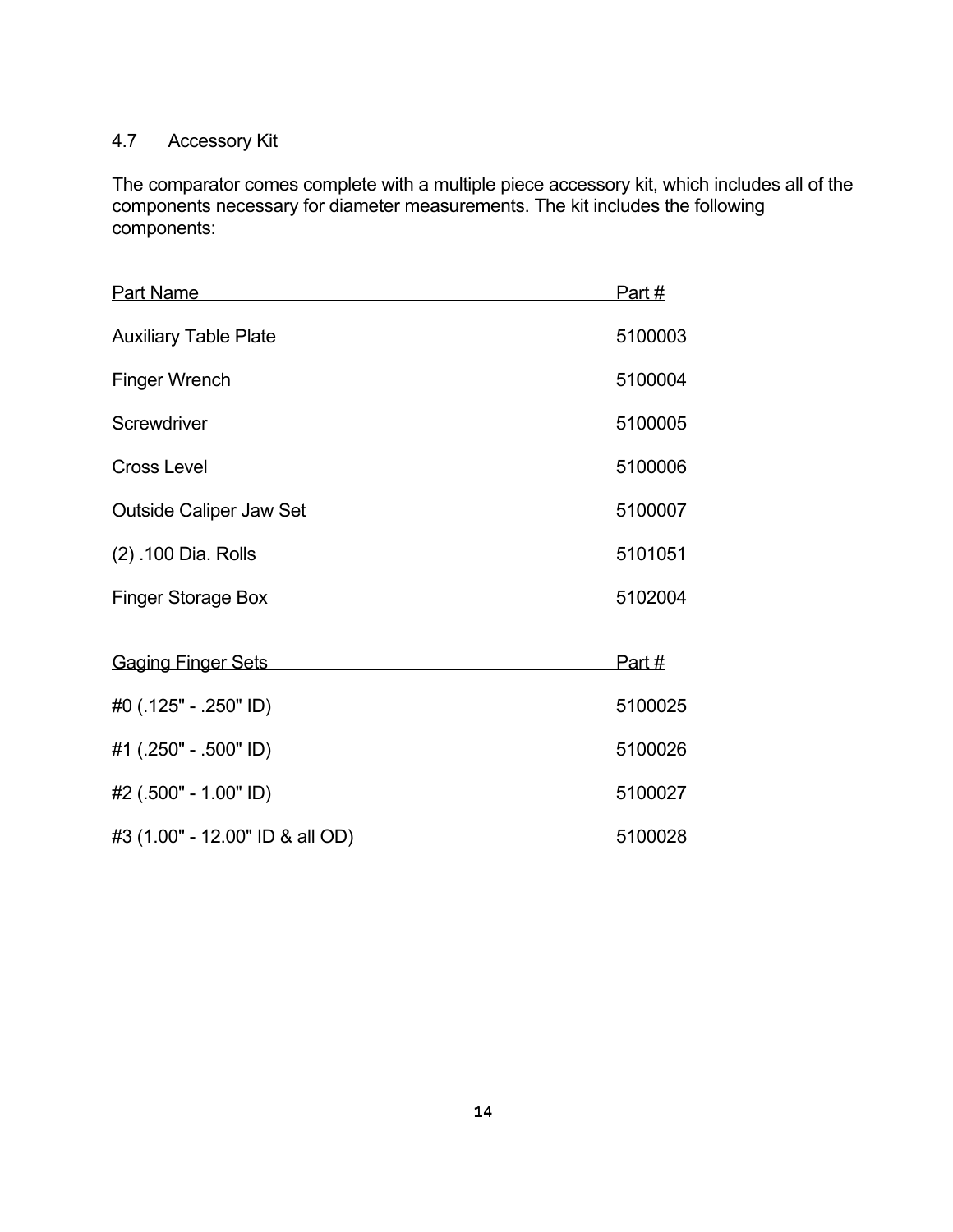

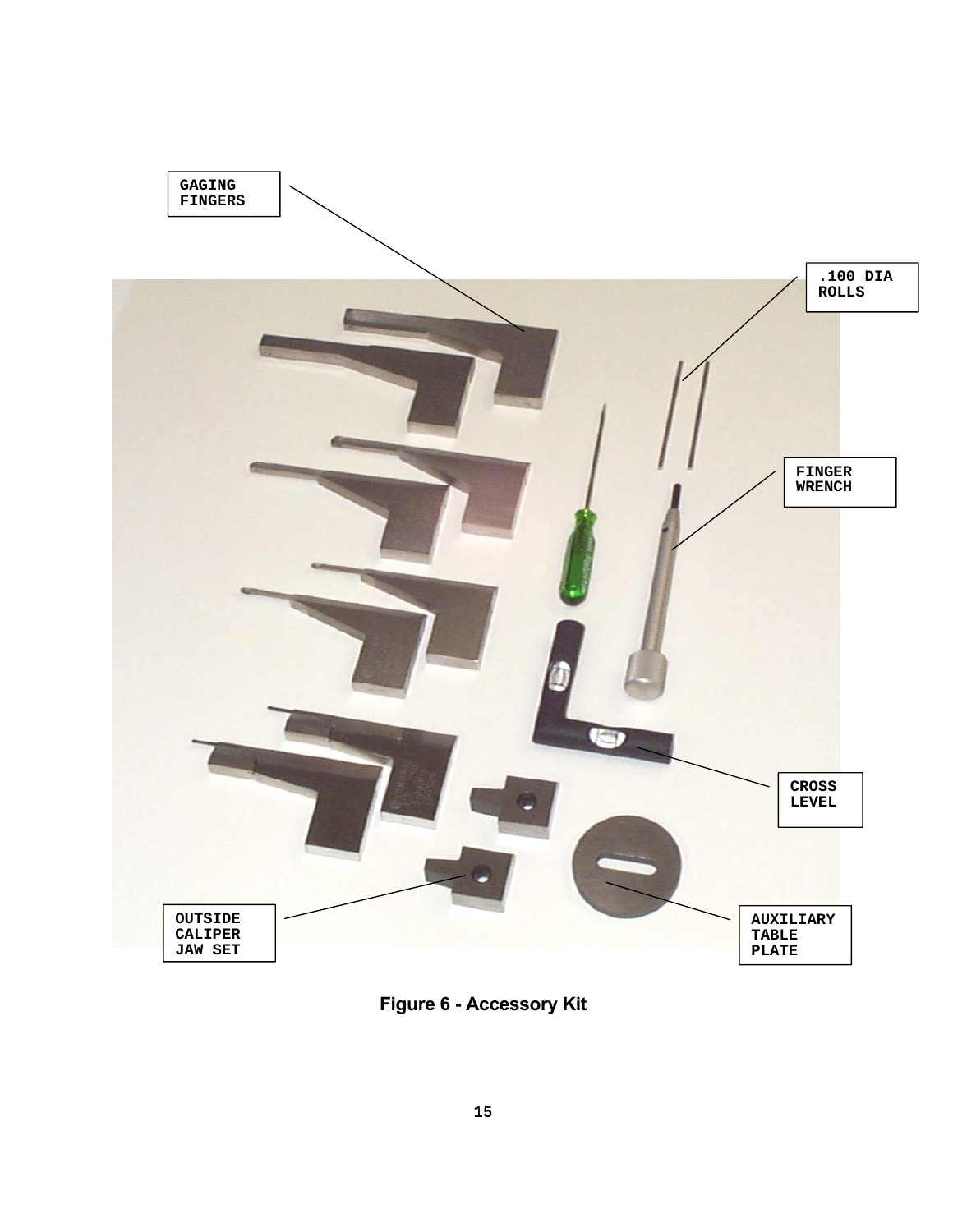

Figure 7- Accessory Kit Storage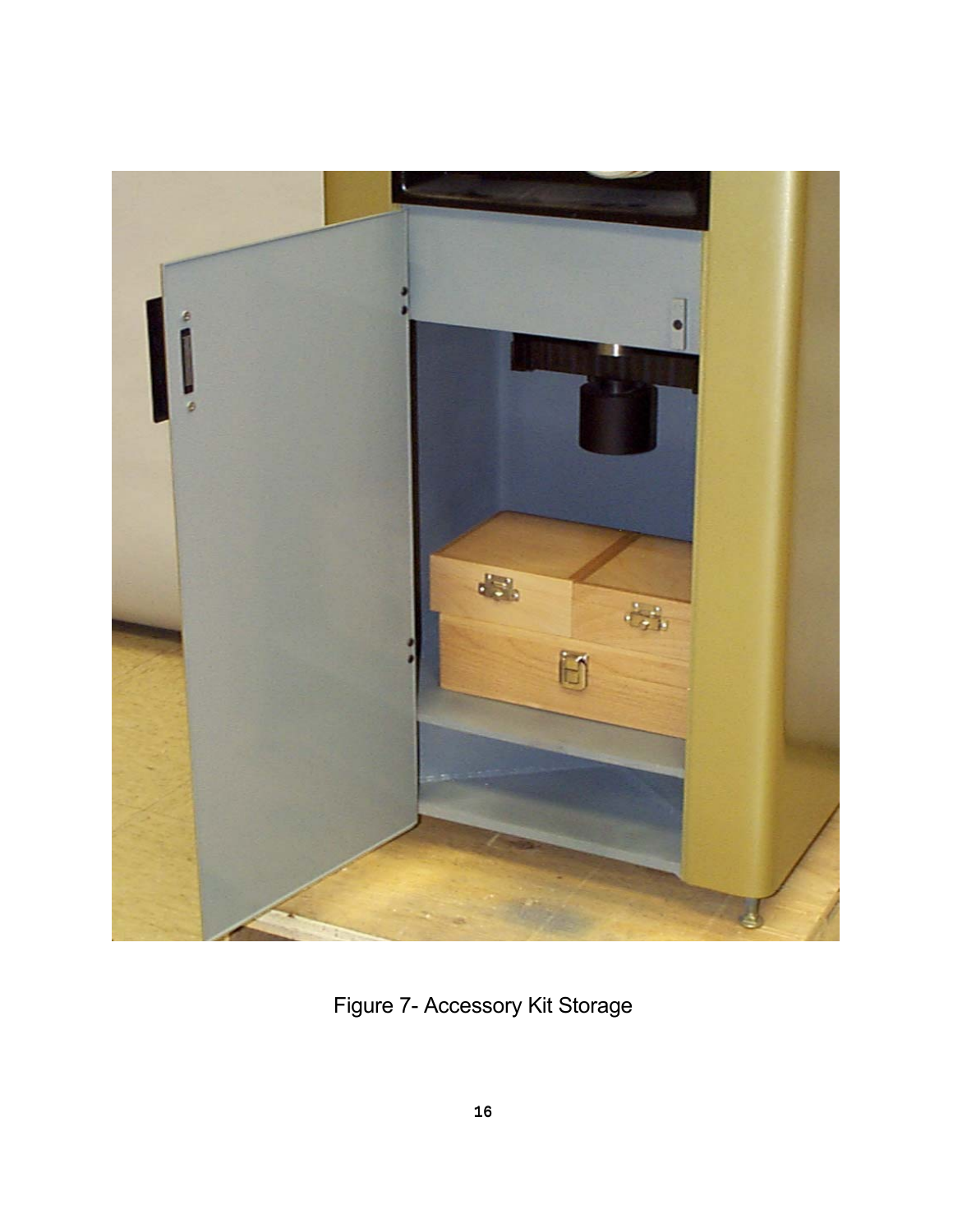# 5.0 TRENDSETTER COLUMN

### 5.1 Specifications

### E8000 Mainframe

| <b>Size</b>                  | 21.25"H x 2.50"W x 9.00"D      |
|------------------------------|--------------------------------|
| Weight                       | 4.5 lbs.                       |
| <b>Display</b>               | 10 Inch, 101 Point Bargraph    |
| Line Voltage/Power           | 85-240 VAC @ 50-60Hz           |
| Power                        | 35 Watts Max<br>15 Watts Typ   |
| Fuse Type                    | 5mm x 20 mm - 10 Amp           |
| <b>Transducer Excitation</b> | 2.000 VRMS @ 5000 HZ           |
| Probe Inputs                 | $(2)$ LVDT                     |
| Resolution                   | 1% of Full Scale               |
| E8032 Module                 |                                |
| Ranges                       | .0005"/.01 mm<br>.001"/ .02 mm |

 .002"/ .04 mm .005"/ .10 mm .010"/ .20 mm .020"/ .40 mm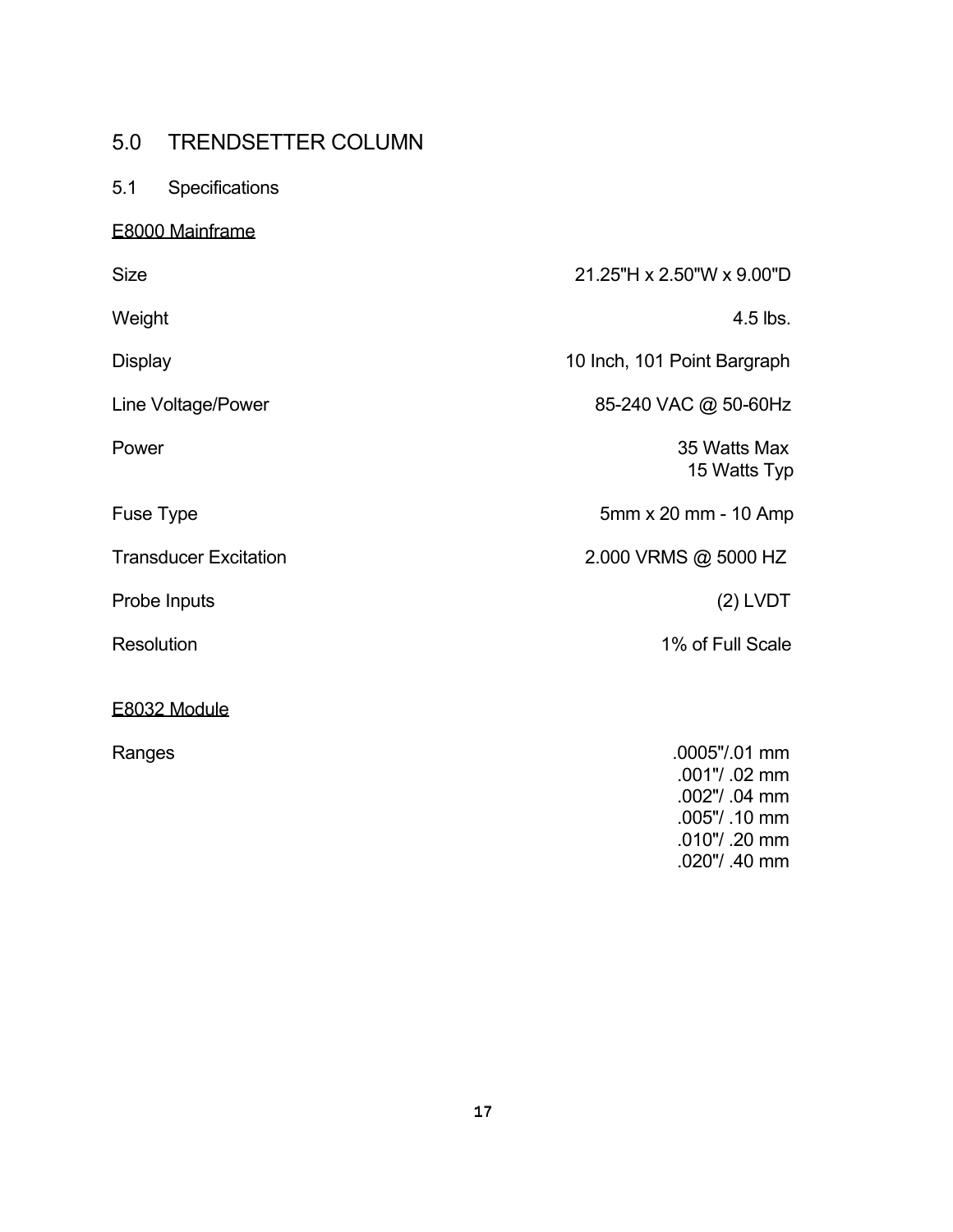

**Figure 8 – Trendsetter Front Panel**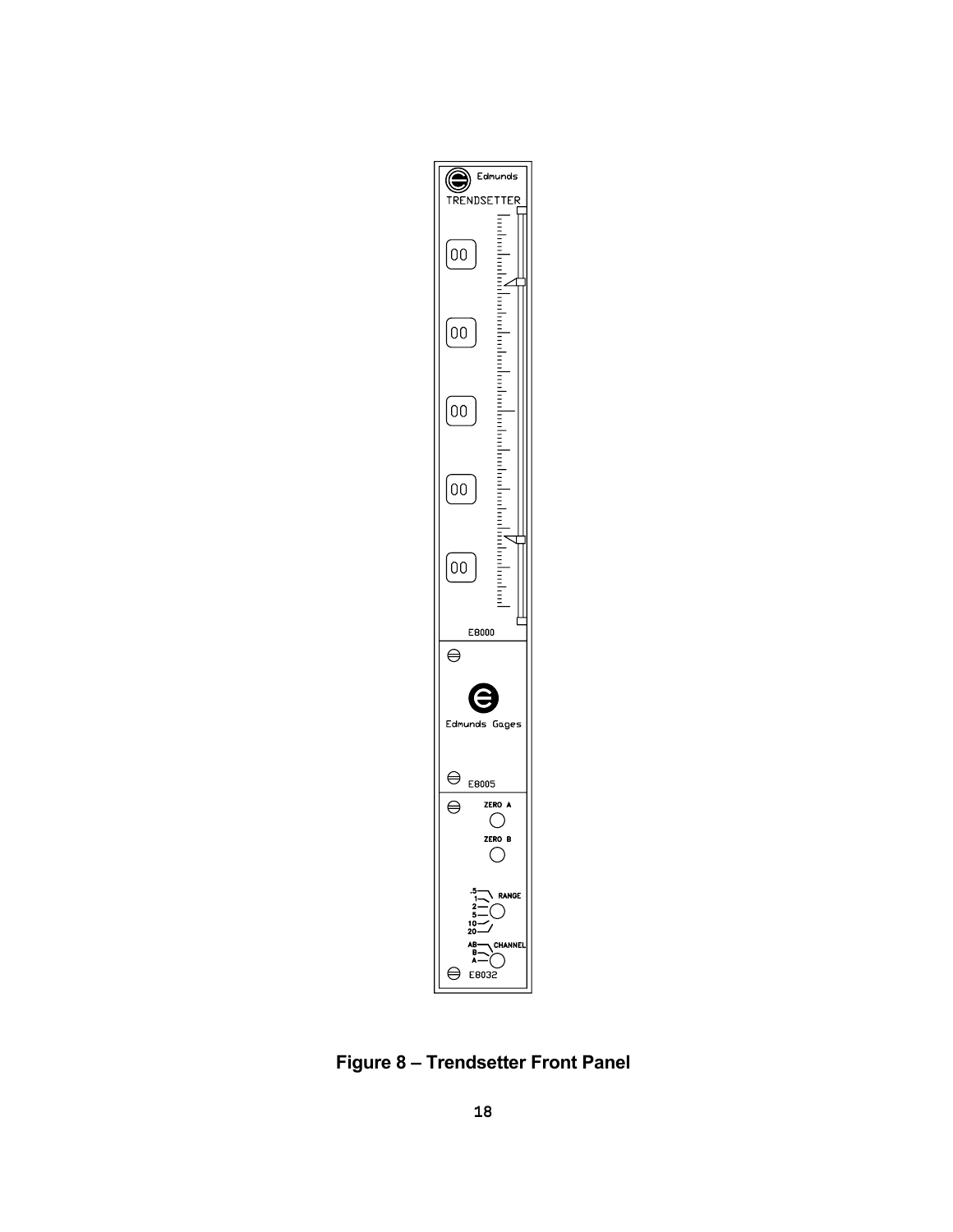#### 5.2 Preparing For Use

Carefully unpack the Trendsetter readout. Place the Trendsetter on the mounting plate. Secure the Trendsetter to the plate with three SHCS provided.

Plug the power cord into the receptacle located on the back of the Trendsetter readout and connect it to a 85-240 VAC 50/60 Hz power supply. Plug the gage head connector from the comparator base into the "A" receptacle located on the rear of the Trendsetter readout. Plug the gage head connector from the height fixture into the "B" receptacle located on the rear of the Trendsetter readout.

Turn the power switch located on the rear of the Trendsetter cabinet "ON".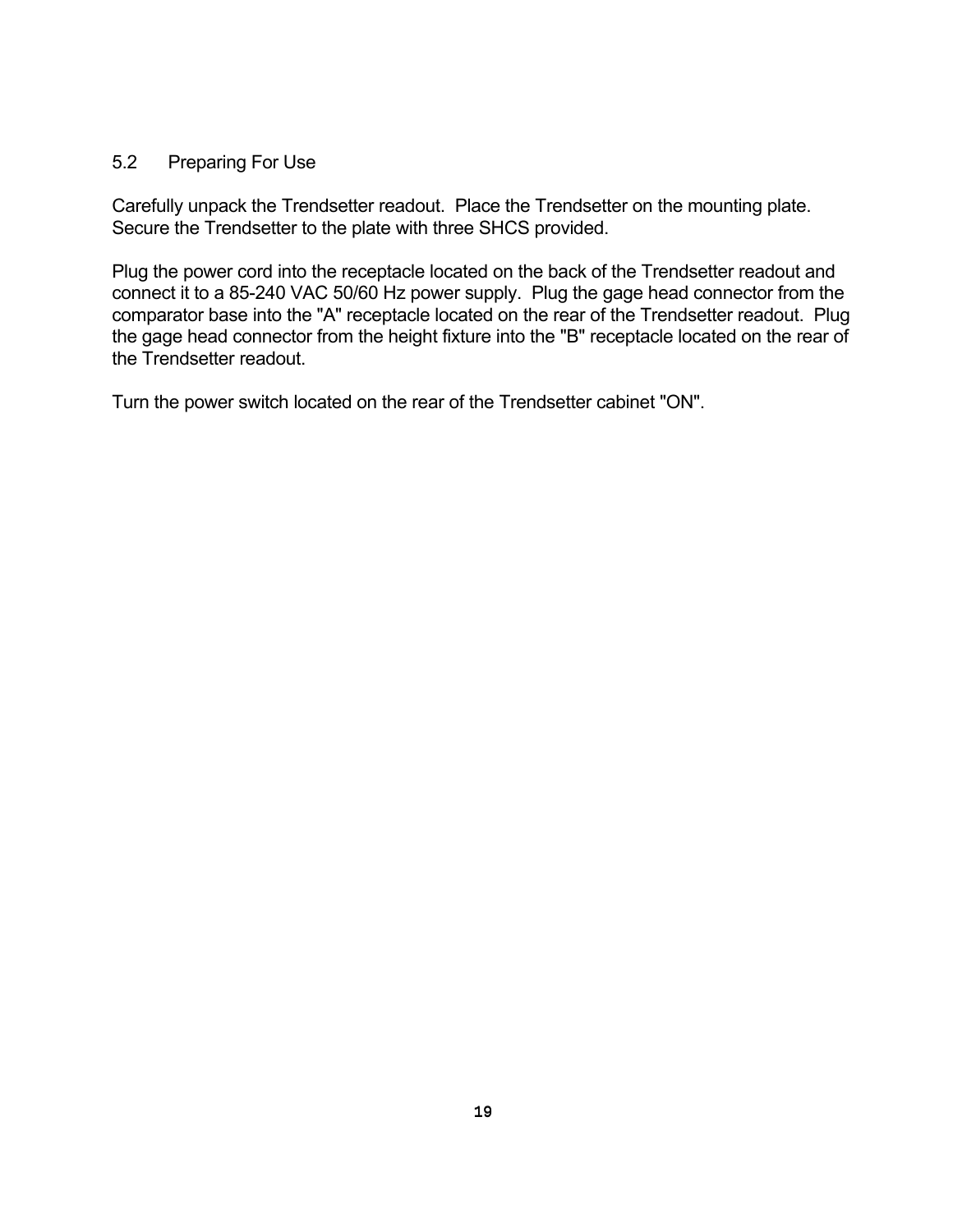#### 5.3 Front Panel Magnification Adjustment

The Trendsetter column is shipped from the factory with the front panel magnification preset. Adjustment will be required if the internal gage transducer or LVDT is replaced.

Reference pages 5 and 6 of the Trendsetter manual for illustrations and other information relevant to front panel mag adjustment.

- 1) Select the .0005" range on the Trendsetter E8032 module.
- 2) Select Channel "B" on the Trendsetter E8032 module.
- 3) Select two gage blocks with a difference in size of .0004".
- 4) Place the smallest size gage block on the work table anvil.
- 5) Remove the Height Fixture from its nest and place it on the work table anvil, positioning it so that the LVDT gage tip contacts the gage block.
- 6) Adjust the "ZERO B" knob on the Trendsetter E8032 module until the display reads (- ).00025".
- 7) Replace the smallest gage block with the larger size gage block.
- 8) Observe the display. The reading should reflect the difference between the gage blocks (deviation included).
- 9) If the display does not correspond to the correct value, use a small blade screw driver and adjust the Front Panel Magnification Trim pot located under the "ZERO B" knob on the E8032 module until the display reads the correct value.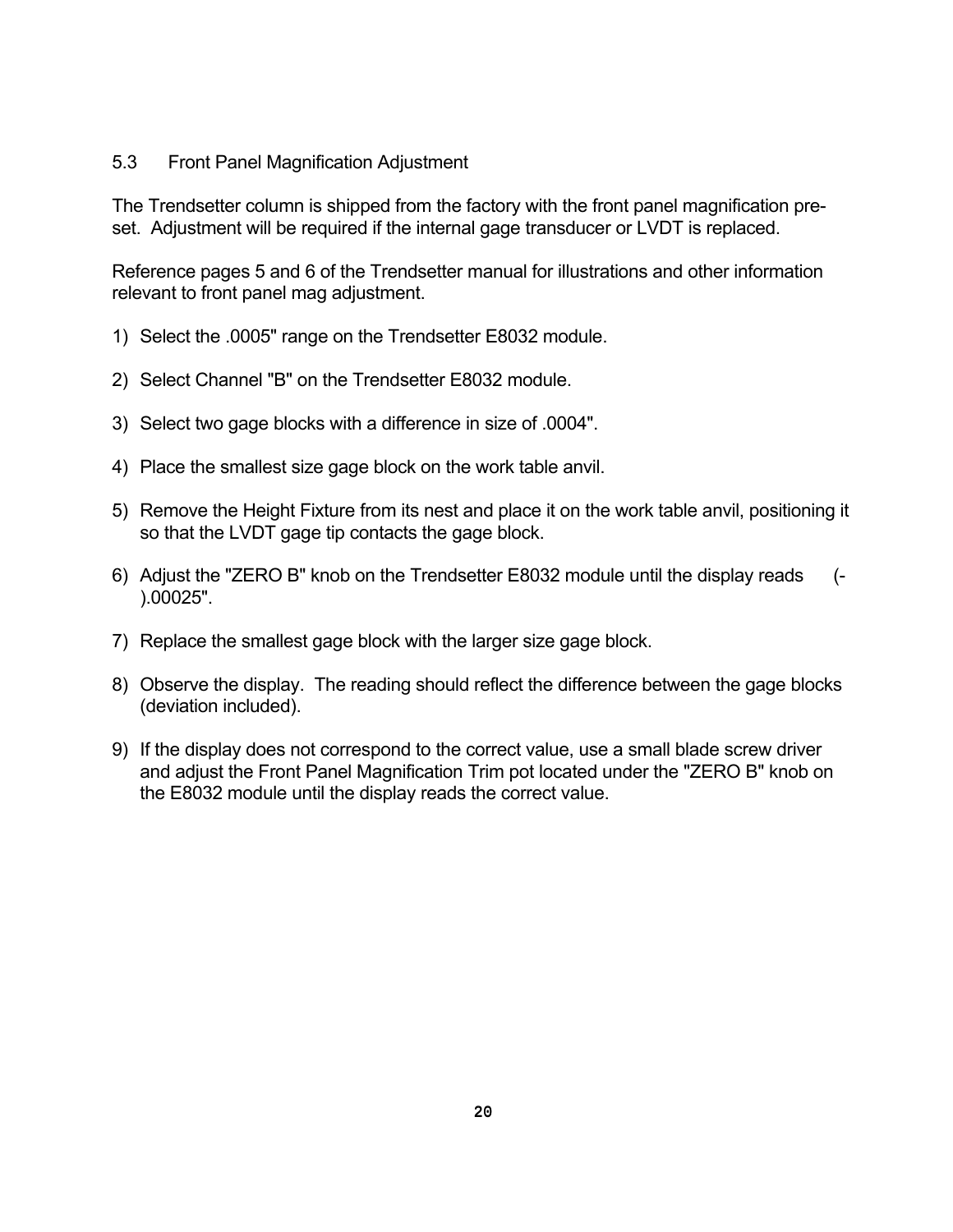### 5.4 E8000 Main Frame Assembly

Reference pages 14-16 of the Trendsetter manual for illustrations and other information relevant to the E8000 main frame assembly.

### 5.5 E8032 (2) Channel LVDT module

Reference pages 32-34 of the Trendsetter manual for illustrations and other information relevant to the E8032 signal conditioning module.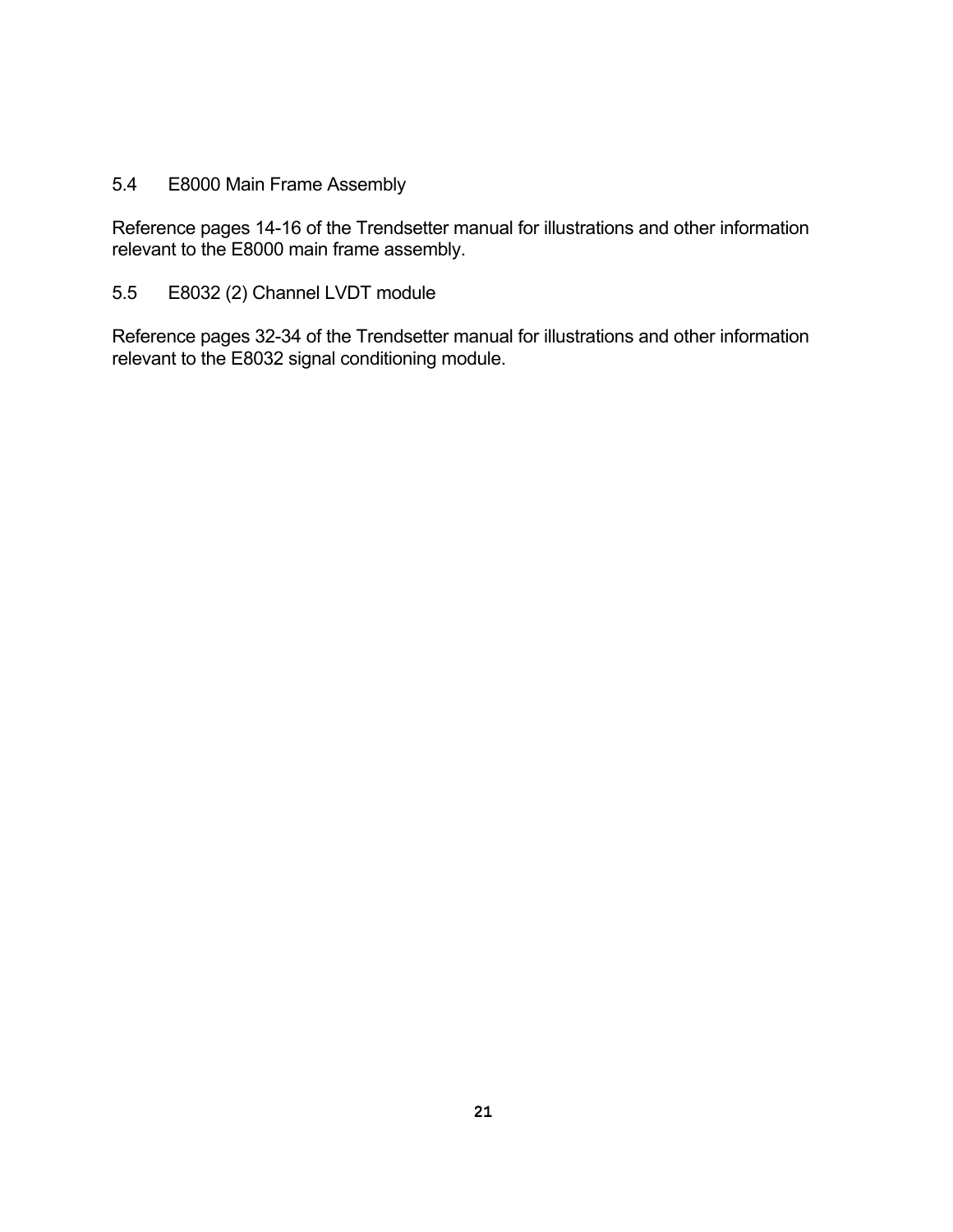# 6.0 OPERATING ADJUSTMENTS

### 6.1 Contact Pressure Adjustment

The contact pressure of the gaging fingers is set using the contact pressure adjustment shaft accessible from the left hand side of the machine. The shaft has a screwdriver slot for adjustment. See figure 9 below. The recommended contact pressure is 3 ounces (85 grams). The contact pressure is set using the scale and point on the left had finger mount that can be viewed through the finger slot in the anvil. See figure 10 below. Note that one end of the scale is marked "INT" and on end of the scale is marked "EXT".

### **NOTE: THE CONTACT PRESSURE MUST BE SET TO "INT" FOR I.D. MEASUREMNT OR "EXT" FOR O.D. MEASUREMENT.**

#### Setting contact pressure

1) Using a screwdriver rotate the contact pressure adjustment shaft until the pointer is aligned with the 3 ounce mark on the "INT" side of the scale for ID measurement or the 3 ounce mark on the "EXT" side of the scale for OD measurement.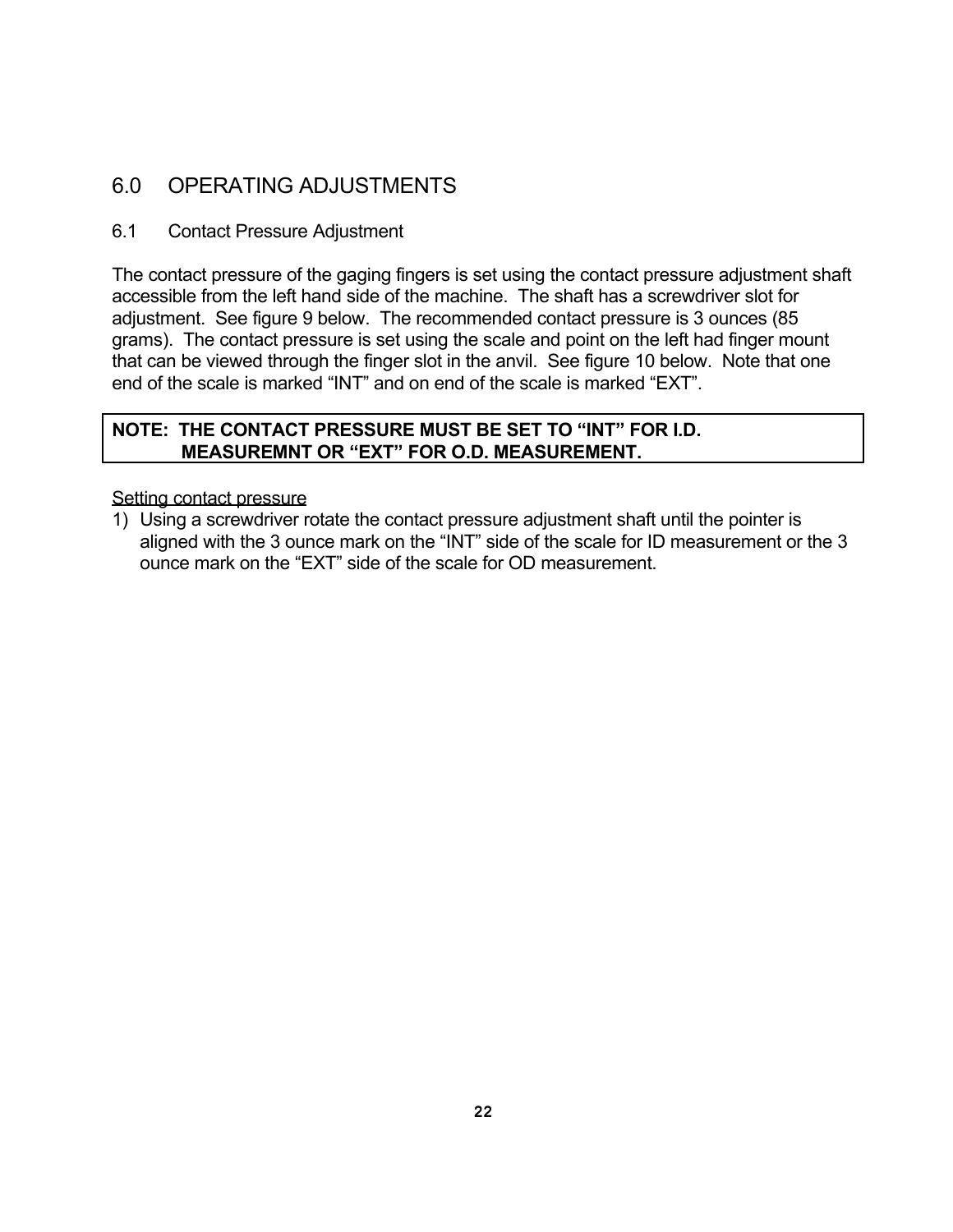

 **Figure 9 – Contact Pressure Adjustment Shaft**



 **Figure 10 – Contact Pressure Scale & Pointer**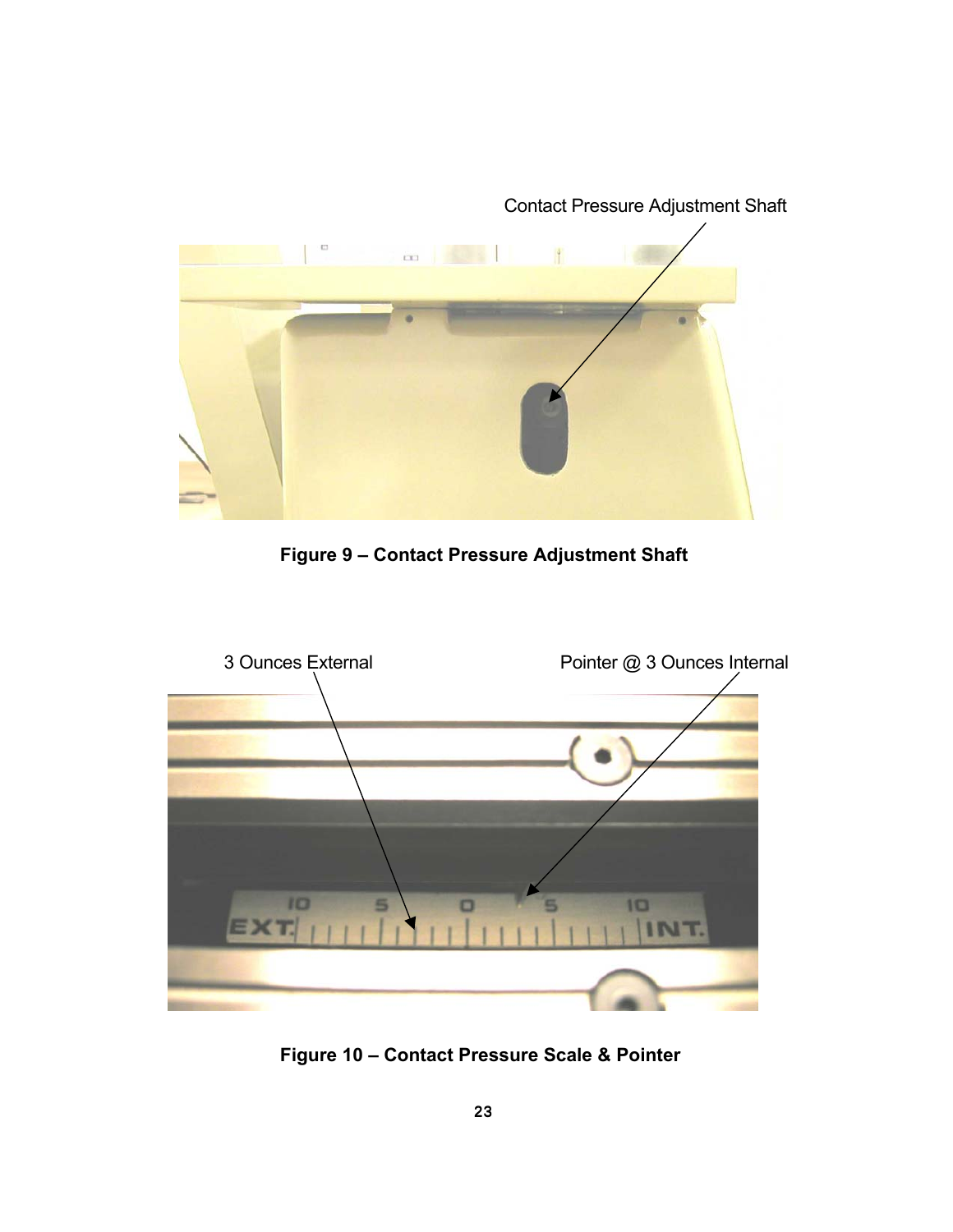6.2 Contact Finger Installation

### 6.2.1 Internal Finger Installation

- 1. Select the respective finger set for the diameter range to be measured from the accessory kit.
- 2. Collapse the current gaging fingers in the machine, or if there are none, the finger mounts by rotating the size actuator knob counter-clockwise to its most min position.
- 3. Loosen the finger clamp screws by inserting the finger wrench through the slot in the worktable. Once the screw is fully loosened, slide each finger out from under the clamp screw and lift the finger out of the comparator. DO NOT REMOVE THE CLAMP SCREWS. Place the fingers in their respective storage areas in the accessory kit.
- 4. Carefully lower the right and left fingers into the finger mounts and position them so that the contacts are positioned slightly smaller than the inner diameter to be measured. Tighten the clamp screws.

### **NOTE: BE SURE THE GAGING FINGER CONTACT IS POSITIONED FOR THE TYPE OF MEASUREMENT BEING TAKEN.**

### **INTERNAL - CONTACTS FACE OUTWARD**

- 5. Verify the gaging pressure is set for 3 ounces on the INTERNAL side of the pressure scale. See Section 6.1 for gage pressure setting.
- 6. Rotate the size actuator knob clockwise until the fingers expand to approximately the size to be measured. If the size actuator knob reaches the most max position and the contacts are not close to the size to be measured then return the size actuator knob to the most min position, loosen the clamp screws for the left and right contact fingers and reposition the fingers at a wider position. Rotate the size actuator knob clockwise until the fingers expand to approximately the size to be measured. Repeat if necessary.
- 7. Place the setting master over the contact fingers. Continue rotating the size actuator knob until the bargraph displays "0".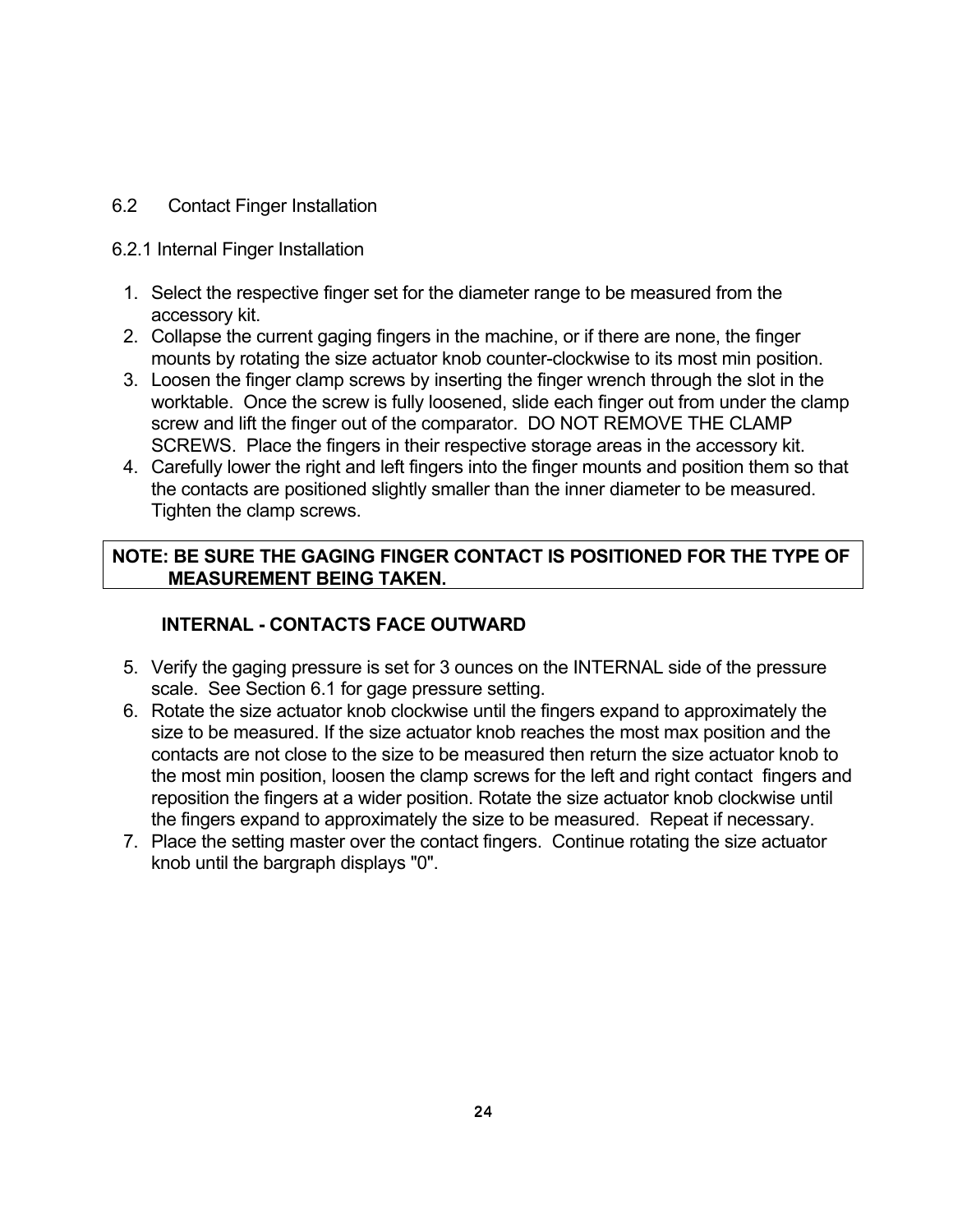#### 6.2.2 External Finger Installation

- 1. Select the respective finger set for the diameter range to be measured from the accessory kit.
- 2. Open the current gaging fingers in the machine, or if there are none, the finger mounts by rotating the size actuator knob clockwise to its most max position.
- 3. Loosen the finger clamp screws by inserting the finger wrench through the slot in the worktable. Once the screw is fully loosened, slide each finger out from under the clamp screw and lift the finger out of the comparator. DO NOT REMOVE THE CLAMP SCREWS. Place the fingers in their respective storage areas in the accessory kit.
- 4. Carefully lower the right and left fingers into the finger mounts and position them so that the contacts are positioned slightly larger than the outer diameter to be measured. Tighten the clamp screws.

### **NOTE: BE SURE THE GAGING FINGER CONTACT IS POSITIONED FOR THE TYPE OF MEASUREMENT BEING TAKEN.**

### **EXTERNAL - CONTACTS FACE INWARD**

- 5. Verify the gaging pressure is set for 3 ounces on the INTERNAL side of the pressure scale. See Section 6.1 for gage pressure setting.
- 6. Rotate the size actuator knob counter-clockwise until the fingers collapse to approximately the size to be measured. If the size actuator knob reaches the most min position and the contacts are not close to the size to be measured then return the size actuator knob to the most max position, loosen the clamp screws for the left and right contact fingers and reposition the fingers at a narrower position. Rotate the size actuator knob counter-clockwise until the fingers collapse to approximately the size to be measured. Repeat if necessary.
- 7. Place the setting master between the contact fingers. Continue rotating the size actuator knob until the bargraph display reads "0".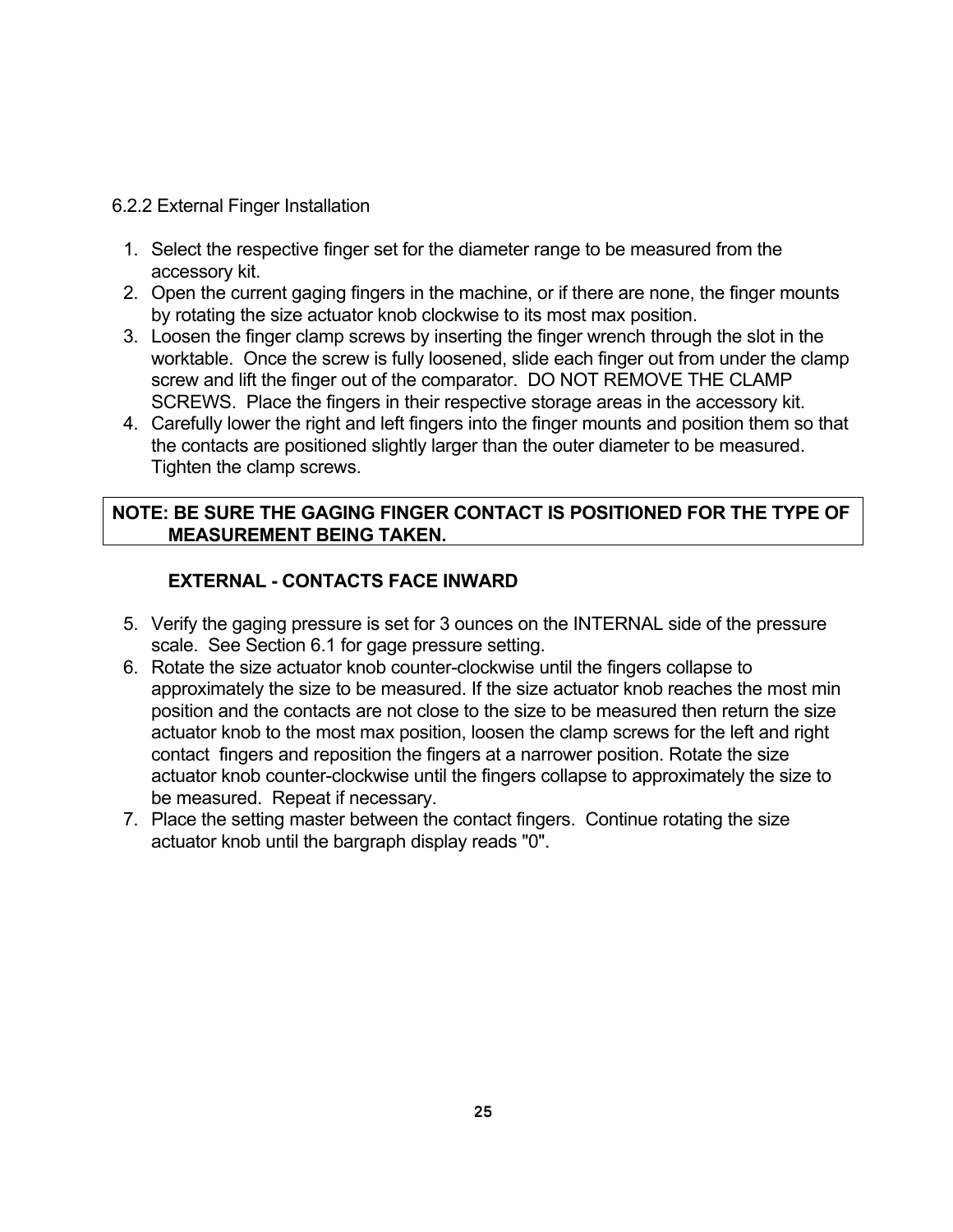- 6.3 Height Fixture Setup
- 1) Select channel "B" on the Trendsetter E8032 module.
- 2) Remove the Height Fixture from its nest and place it on the work table anvil, position the fixture so that the LVDT gage tip and the serrated surface of the height gage fixture are on the same surface of the work table anvil
- 3) Select the .0005" range on the Trendsetter E8032 module.
- 4) Adjust the "Zero B" knob on the Trendsetter E8032 module until the display reads "0.000".



HEIGHT FIXTURE SETUP

**Figure 11 – Height Fixture Setup**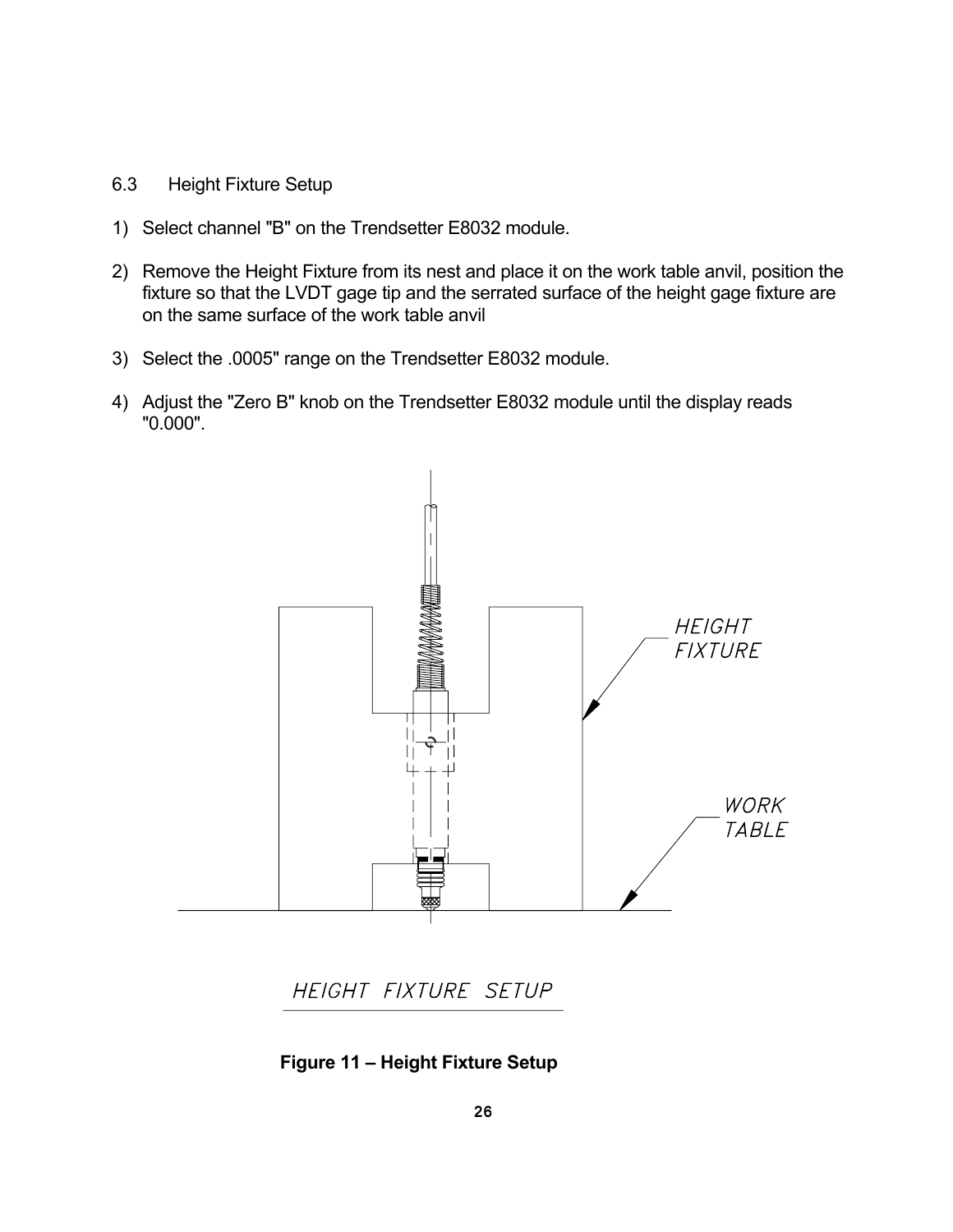- 6.4 Finger Height Setup
- 1) Determine the gaging finger height required for the work piece to be calibrated using the formula:

Finger Height (Gage Block Stack Height) =

Distance from datum surface to  $1<sup>st</sup>$  cal point

- + .100" (carbide roll)
- + Distance between cal points
- + 1/2 diameter of gage contact
- + .500" (distance from bottom of Outside Caliper Jaw to cal point on OCJ)

**NOTE: Add the .500" for internal taper setups only** 





The table below will supply the contact diameter:

| <b>Gaging Finger Set</b> | <b>Contact Diameter</b> |
|--------------------------|-------------------------|
| #1 (.250" - .500")       | .125"                   |
| #2 (.500" - 1.00")       | .125"                   |
| #3 (1.00" - 12.00")      | 125"                    |

- 2) Select a gage finger height which will allow for an appropriate gage block stack setup.
- 3) Prepare two gage block stacks equal to the gage finger height.
- 4) Select channel "B" on the Trendsetter E8032 module.
- 5) Install the two gage block stacks on the work table straddling one of the gage fingers.
- 6) Remove the height fixture from its nest and place it on the gage block stacks. Position the fixture so that the LVDT gage tip is over the contact ball on the gage finger.
- 7) Select the .020" range on the Trendsetter.

(Cont.)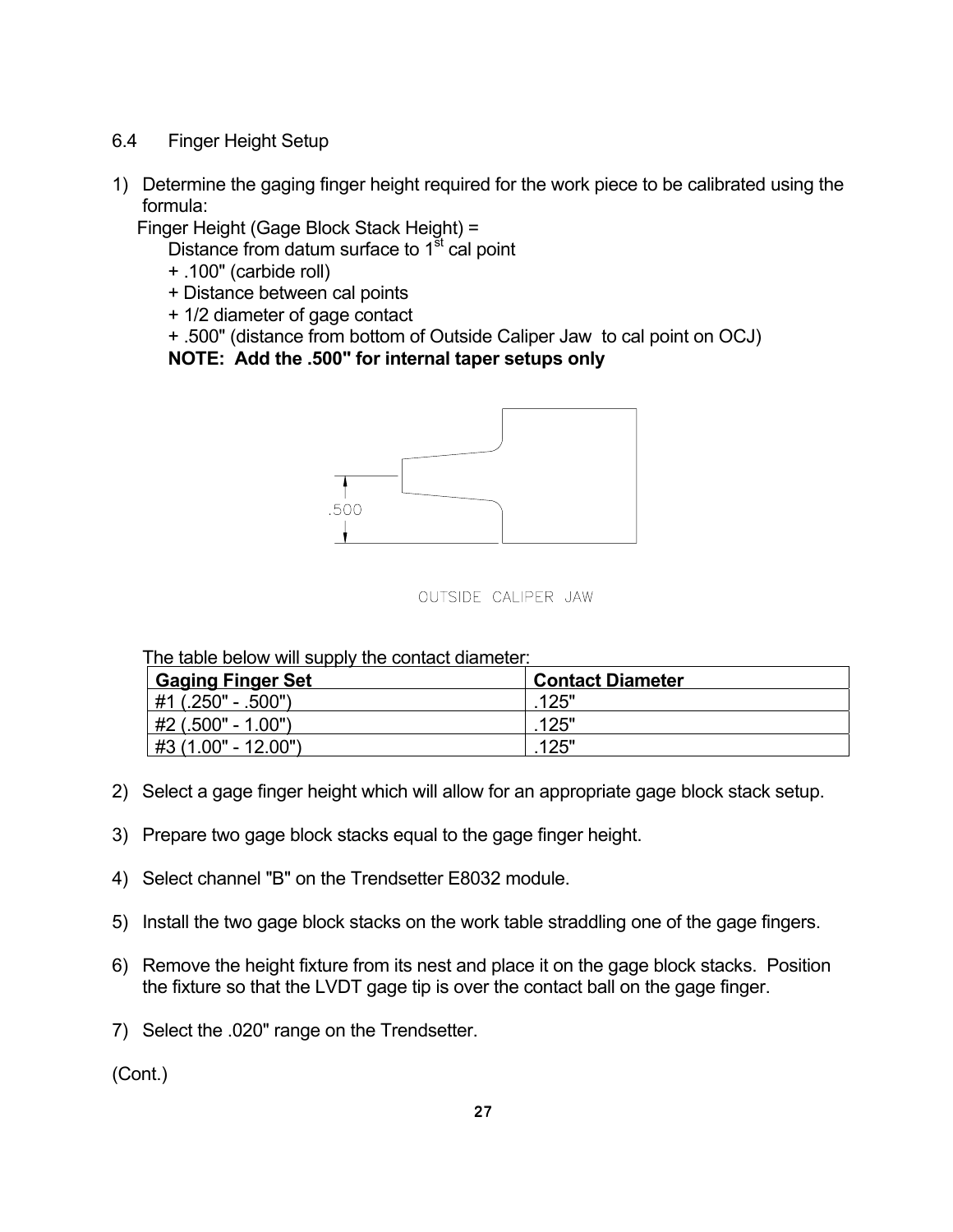- 8) Unlock the column assembly using the right hand lock knob located on the machine base.
- 9) Using the two speed elevating knob, raise the gage fingers until the display reads as close to "0" as possible.
- 10) Select the .0005" range on the Trendsetter.
- 11) Using the two speed elevating knob, raise the gage fingers until the display reads "0".

12) Lock the column assembly using the right hand lock knob located on the machine base. **NOTE: DO NOT ADJUST THE "ZERO B" KNOB ON THE TRENDSETTER TO OBTAIN THE "0" READING. THIS WILL INVALIDATE THE HEIGHT FIXTURE SET UP.** 



**Figure 12 – Finger Height Setup**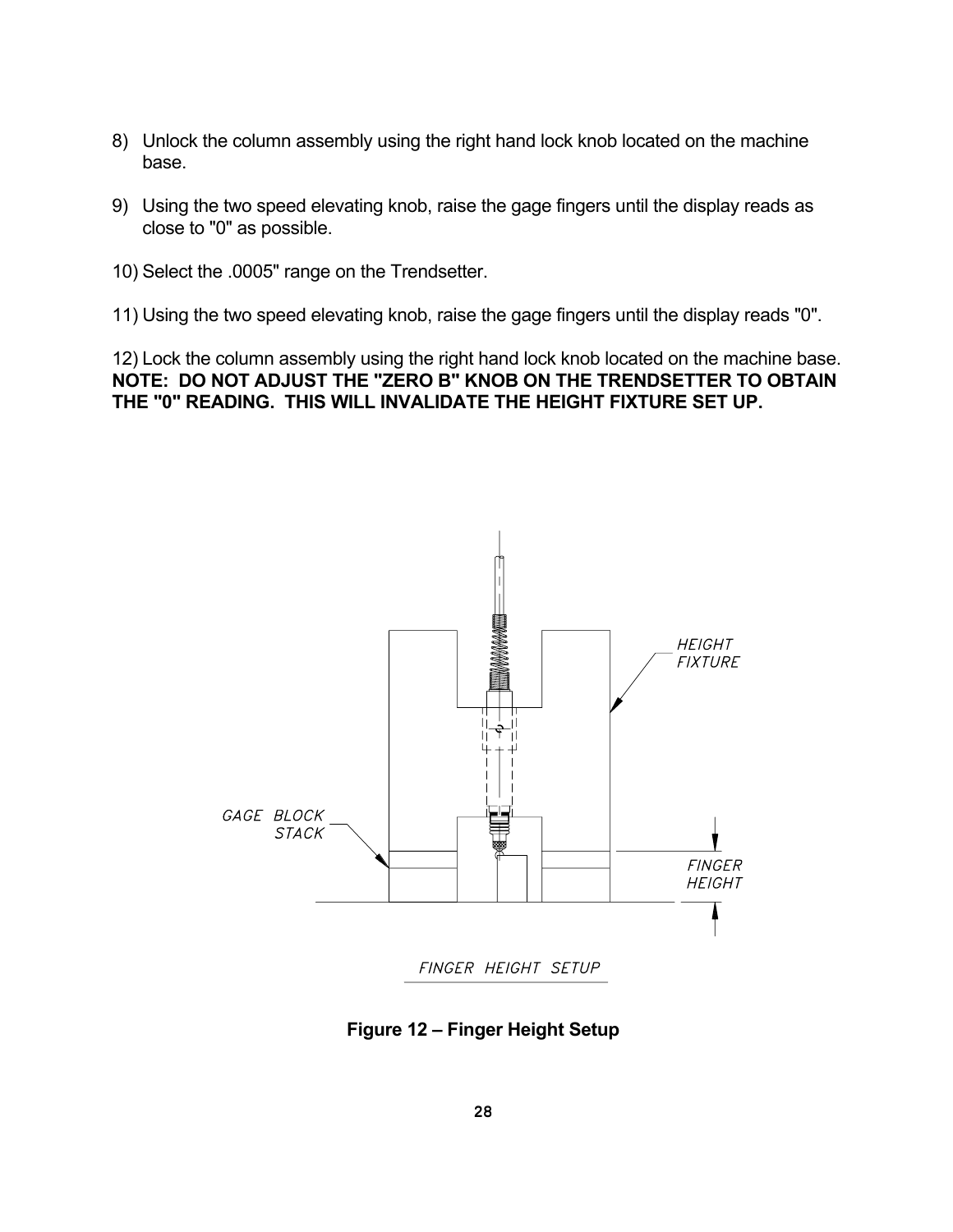### 7.0 MEASUREMENT PROCEDURES

#### 7.1 Internal Tapers

- 1. Select the proper set of gaging fingers for the diameter size being measured and install per the installation instructions in section 6.2 making sure the contacts are facing outward.
- 2. Set the correct finger pressure per section 6.1.
- 3. Set up the height fixture per section 6.3.
- 4. Set the correct finger height per section 6.4. After the finger height has been set, select channel "A" on the Trendsetter E8032 module.
- 5. Prepare a gage block set up utilizing the caliper jaws supplied with the accessory kit for the **Maximum** gage diameter. Total the deviation (+ or -) of the individual gage blocks and record the reading.
- 6. Prepare a gage block set up utilizing the caliper jaws supplied with the accessory kit for the **Minimum** gage diameter. Total the deviation (+ or -) of the individual gage blocks and record the reading.
- 7. Place two gage block stacks on the work table anvil and place two .100" diameter carbide rolls on the top surface of the gage block stacks. The height of the gage block stacks and the rolls must be setup so that the gage fingers will contact the caliper jaws when the maximum gage block set up is placed on the carbide rolls.
- 8. Place the Maximum gage block set up on the carbide rolls with the caliper jaws positioned over the contacts on the gaging fingers.
- 9. Tap the gage block set up to align the finger contacts and the calipers jaws and observe the bargraph display. The correct alignment will occur when the display is at its most minus reading. This indicates the set up is perpendicular to the gage contacts, therefore measuring the actual set up size.
- 10. Utilizing the "ZERO A" knob on the Trendsetter E8032 module, set the reading on the display to the recorded deviation from Step 5. Remove the set up. The taper comparator is now calibrated to measure the maximum diameter. To check the calibration, place the gage block set up back onto the gage and align as in step 8. The bargraph display should read "0" as the most minus reading.
- 11. Remove the two gage block stacks used in step 7 and place two gage block stacks equal to the distance between the calibration points on the work table. Place the work piece over the gage fingers with the datum surface of the work piece on the carbide rolls.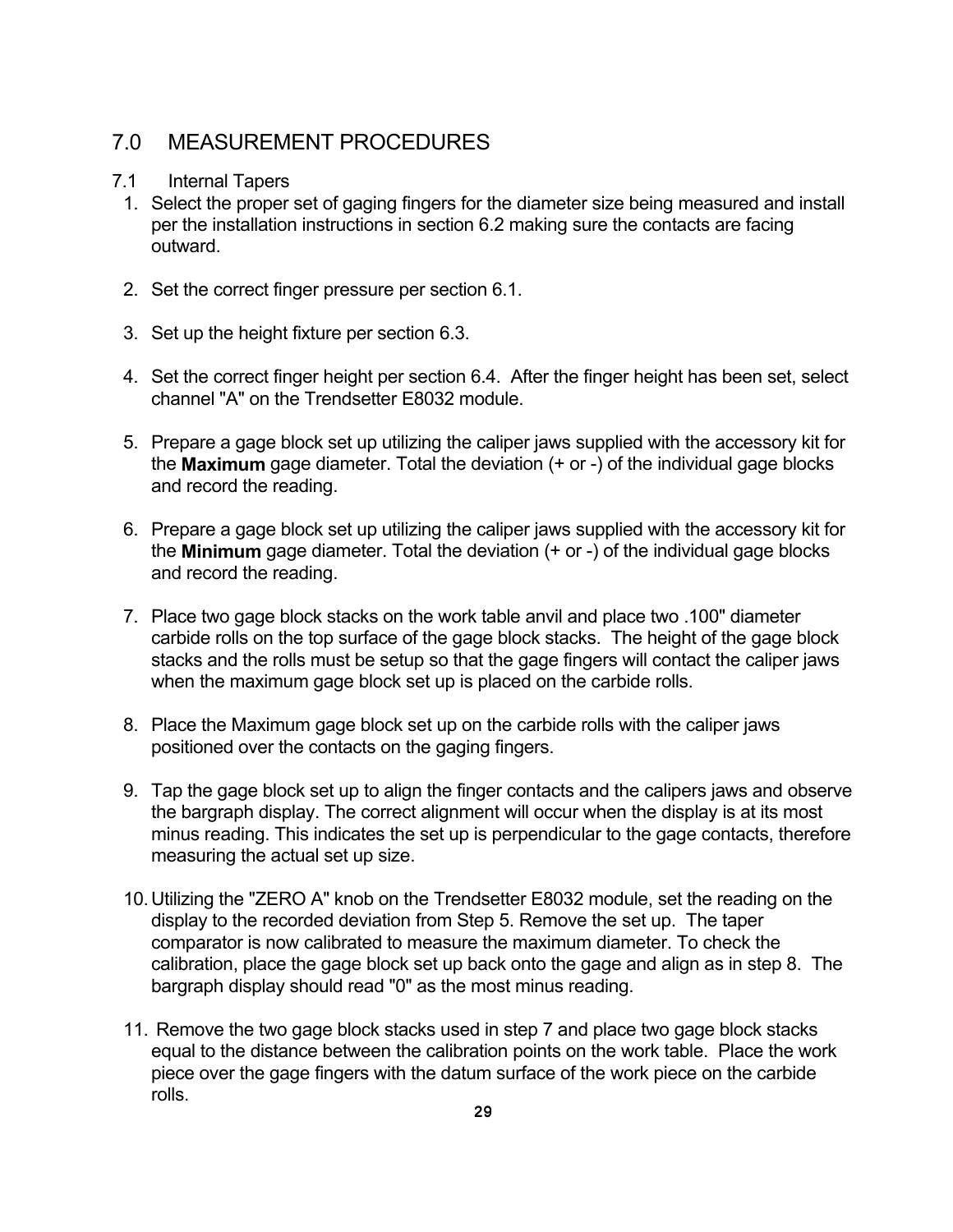- 12. Align the work piece in the same manner as the gage block set up. The most minus reading obtained is the deviation of the work piece from the size of the gage block set up. Record the deviation of the maximum diameter.
- 13. Remove the work piece from the carbide rolls. Remove the .100" carbide rolls.
- 14. Remove the gage block stacks from the table anvil.
- 15. Place the two gage block stacks from check 7 on the work table and place the two .100" diameter carbide rolls on the gage block stacks.
- 16. Rotate the size actuator knob counter-clockwise to collapse the fingers to fit the minimum diameter.
- 17. Place the minimum gage block set up for the minimum diameter to be measured over the contact fingers. Continue rotating the size actuator knob until the Trendsetter bargraph displays as close to "0" as possible.
- 18. Tap the gage block set up to align the finger contacts and the calipers jaws and observe the bargraph display. The correct alignment will occur when the display is at its most minus reading. This indicates the set up is perpendicular to the gage contacts, therefore measuring the actual set up size.
- 19. Utilizing the "ZERO A" knob on the Trendsetter E8032 module, set the reading on the display to the recorded deviation from Step 6. Remove the set up. The taper comparator is now calibrated to measure the maximum diameter. To check the calibration, place the gage block set up back onto the gage and align as in step 19. The bargraph display should read "0" as the most minus reading.
- 20. Remove the gage block stacks and place the .100" diameter carbide rolls on the work table. Place the work piece over the gage fingers with the datum surface of the work piece on the carbide rolls.
- 21. Align the work piece in the same manner as the gage block set up. The most minus reading obtained is the deviation of the work piece from the size of the gage block set up. Record the deviation of the maximum diameter.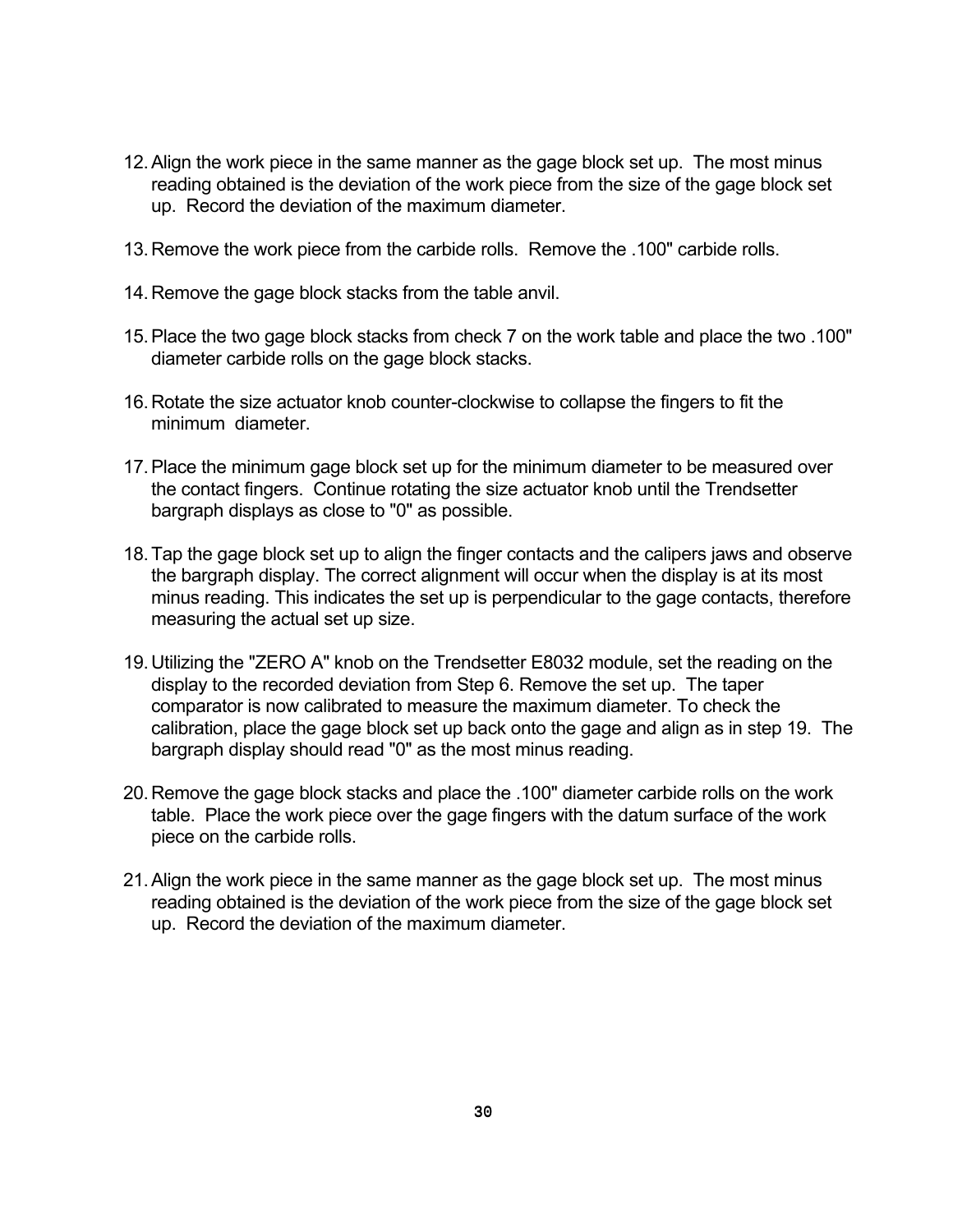

GAGE BLOCK STACK = DIST. BETWEEN CAL. POINTS

**Figure 13 – Internal Tapers** 

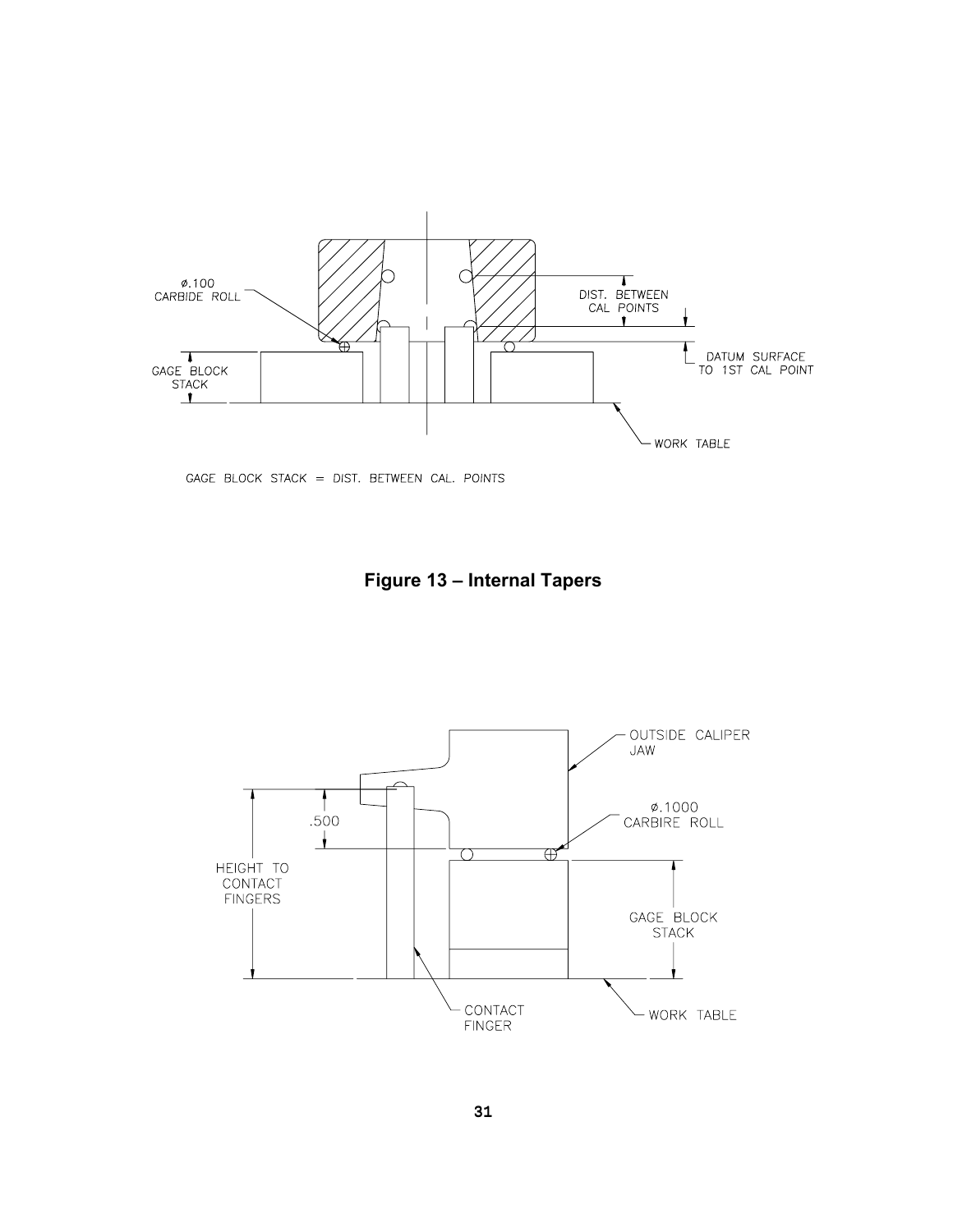#### 7.2 External Tapers

- 1. Select the proper set of gaging fingers for the diameter size being measured and install per the installation instructions in section 6.2 making sure the contacts are facing inward.
- 2. Set the correct finger pressure per section 6.1.
- 3. Set up the height fixture per section 6.3.
- 4. Set the correct finger height per section 6.4. After the finger height has been set, select channel "A" on the Trendsetter E8032 module.
- 5. Prepare a gage block set up for the **Maximum** gage diameter. Total the deviation (+ or -) of the individual gage blocks and record the reading.
- 6. Prepare a gage block set up for the **Minimum** gage diameter. Total the deviation (+ or -) of the individual gage blocks and record the reading.
- 7. Place two gage block stacks on the work table anvil and place two .100" diameter carbide rolls on the top surface of the gage block stacks. The height of the gage block stacks and the rolls must be setup so that the gage fingers will contact the caliper jaws when the maximum gage block set up is placed on the carbide rolls.
- 8. Place the Maximum gage block set up on the carbide rolls with the caliper jaws positioned over the contacts on the gaging fingers.
- 9. Tap the gage block set up to align the finger contacts and the calipers jaws and observe the bargraph display. The correct alignment will occur when the display is at its most minus reading. This indicates the set up is perpendicular to the gage contacts, therefore measuring the actual set up size.
- 10. Utilizing the "ZERO A" knob on the Trendsetter E8032 module, set the reading on the display to the recorded deviation from Step 5. Remove the set up. The taper comparator is now calibrated to measure the maximum diameter. To check the calibration, place the gage block set up back onto the gage and align as in step 8. The bargraph display should read "0" as the most minus reading.
- 11. Remove the two gage block stacks used in step 7 and place two gage block stacks equal to the distance between the calibration points on the work table. Place the work piece over the gage fingers with the datum surface of the work piece on the carbide rolls.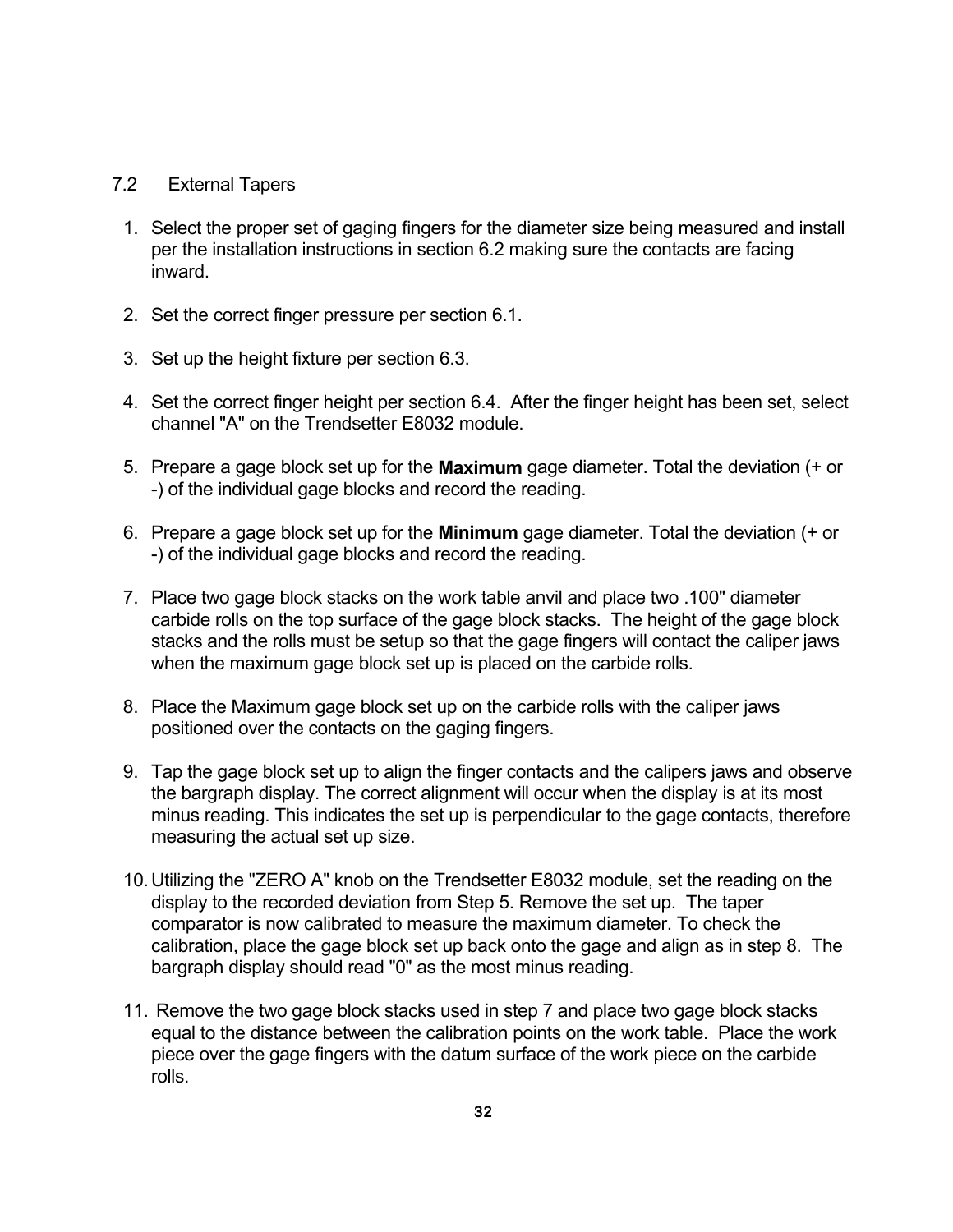- 12. Align the work piece in the same manner as the gage block set up. The most maximum reading obtained is the deviation of the work piece from the size of the gage block set up. Record the deviation of the maximum diameter.
- 13. Remove the work piece from the carbide rolls. Remove the .100" carbide rolls.
- 14. Remove the two gage block stacks from the work table anvil.
- 15. Place the two gage block stacks from check 7 on the work table and place the two .100" diameter carbide rolls on the gage block stacks.
- 16. Rotate the size actuator knob counter-clockwise to collapse the fingers to fit the minimum diameter.
- 17. Place the gage block set up for the minimum diameter to be measured over the contact fingers. Continue rotating the size actuator knob until the Trendsetter bargraph displays as close to "0" as possible.
- 18. Tap the gage block set up to align the finger contacts and the calipers jaws and observe the bargraph display. The correct alignment will occur when the display is at its most maximum reading. This indicates the set up is perpendicular to the gage contacts, therefore measuring the actual set up size.
- 19. Utilizing the "ZERO A" knob on the Trendsetter E8032 module, set the reading on the display to the recorded deviation from Step 6. Remove the set up. The taper comparator is now calibrated to measure the maximum diameter.
- 20. Remove the gage block stacks and place the .100" diameter carbide rolls on the work table. Place the work piece over the gage fingers with the datum surface of the work piece on the carbide rolls.
- 21. Align the work piece in the same manner as the gage block set up. The most minus reading obtained is the deviation of the work piece from the size of the gage block set up. Record the deviation of the maximum diameter.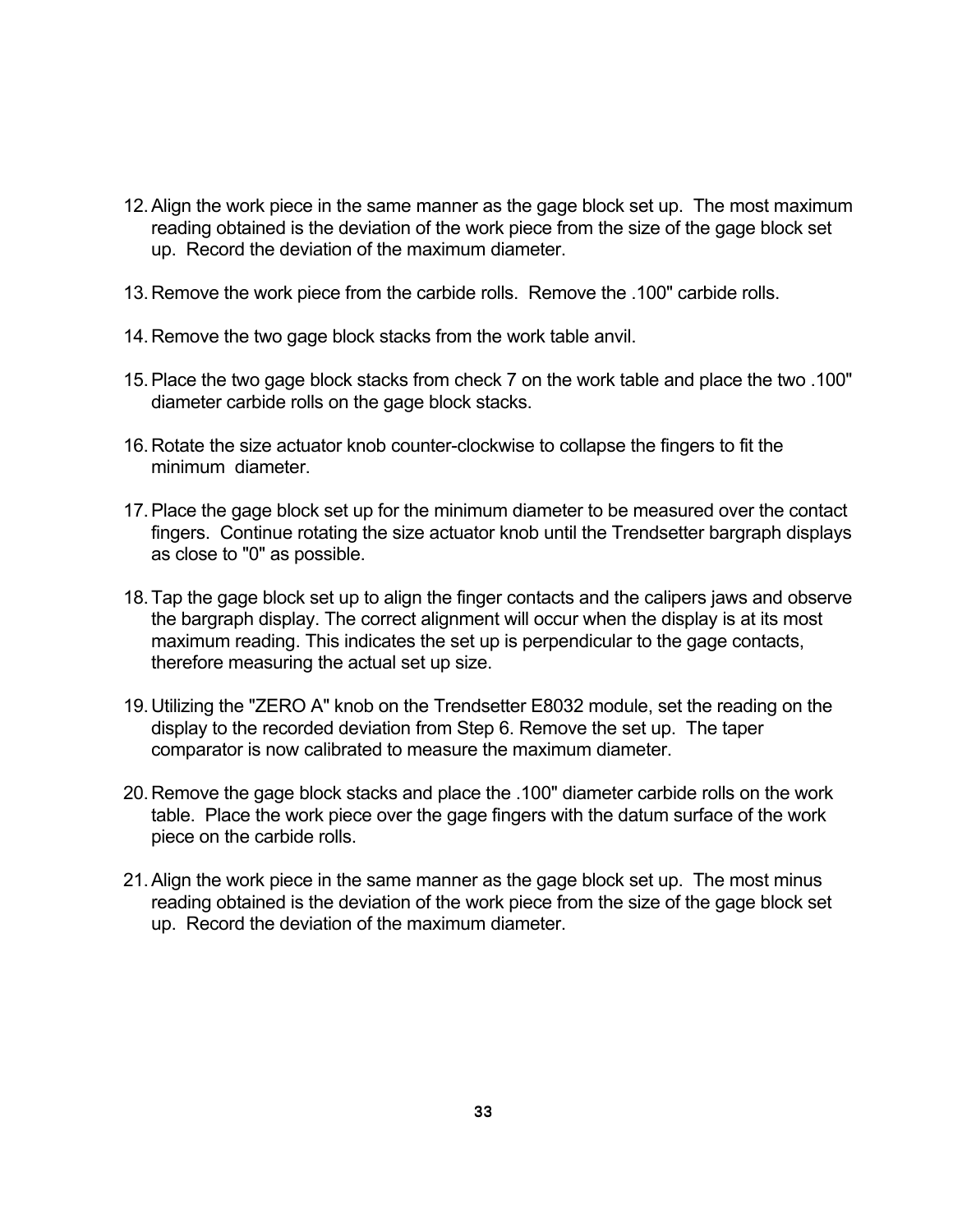

GAGE BLOCK STACK = DIST. BETWEEN CAL. POINTS

**Figure 14 –External Tapers**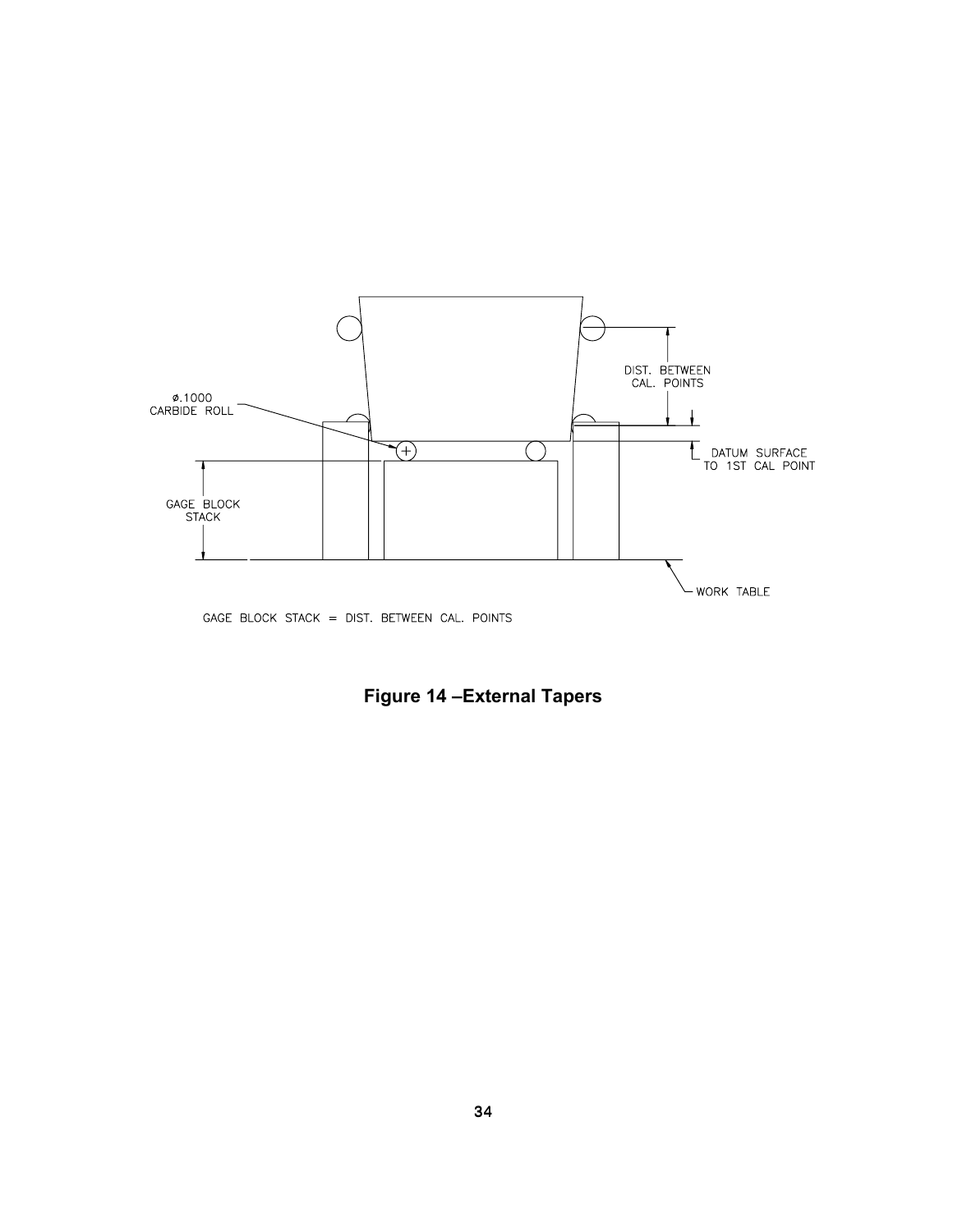### 8.0 MAINTENANCE

Due to the high accuracy and extreme sensitivity of the comparator, gaging pressure and magnification have a direct relationship to each other especially in the smaller gaging ranges.

After long periods of comparator use, or if the gage head has been replaced, it may become necessary to readjust the pre-travel and overtravel screws and the gage head core, all of which have a direct bearing on the comparator magnification.

NOTE: It will be necessary to remove the table to gain access to all adjustments. Removal of the front plate will also facilitate adjustment of the finger assemblies.

### 8.1 Pre-travel Over-travel Screw Adjustments

- 1. Set the Trendsetter range to the .002" range.
- 2. Disconnect the two gaging pressure springs.
- 3. Tighten two opposing guide screws on the left-hand finger assembly so that the assembly cannot move. Allow the gage head to "settle". It should read approximately "0".
- 4. By hand, move the right-hand finger assembly to the right and hold it against the stop.
- 5. Adjust the pre-travel screw for the right-hand finger assembly until the display reads plus (+).0007".
- 6. By hand, move the right-hand finger assembly to the left and hold it against the stop.
- 7. Adjust the over-travel screw for the right-hand finger assembly until the display reads minus (-) .0007".
- 8. Release the right-hand finger assembly and allow it to settle.
- 9. Release the two opposing guide screws on the left-hand finger assembly.
- 10. Repeat steps 2-8 for the left-hand finger assembly.
- 11. Reconnect the two gaging pressure springs.
- 12. Set the gaging pressure as described in Section 6.1.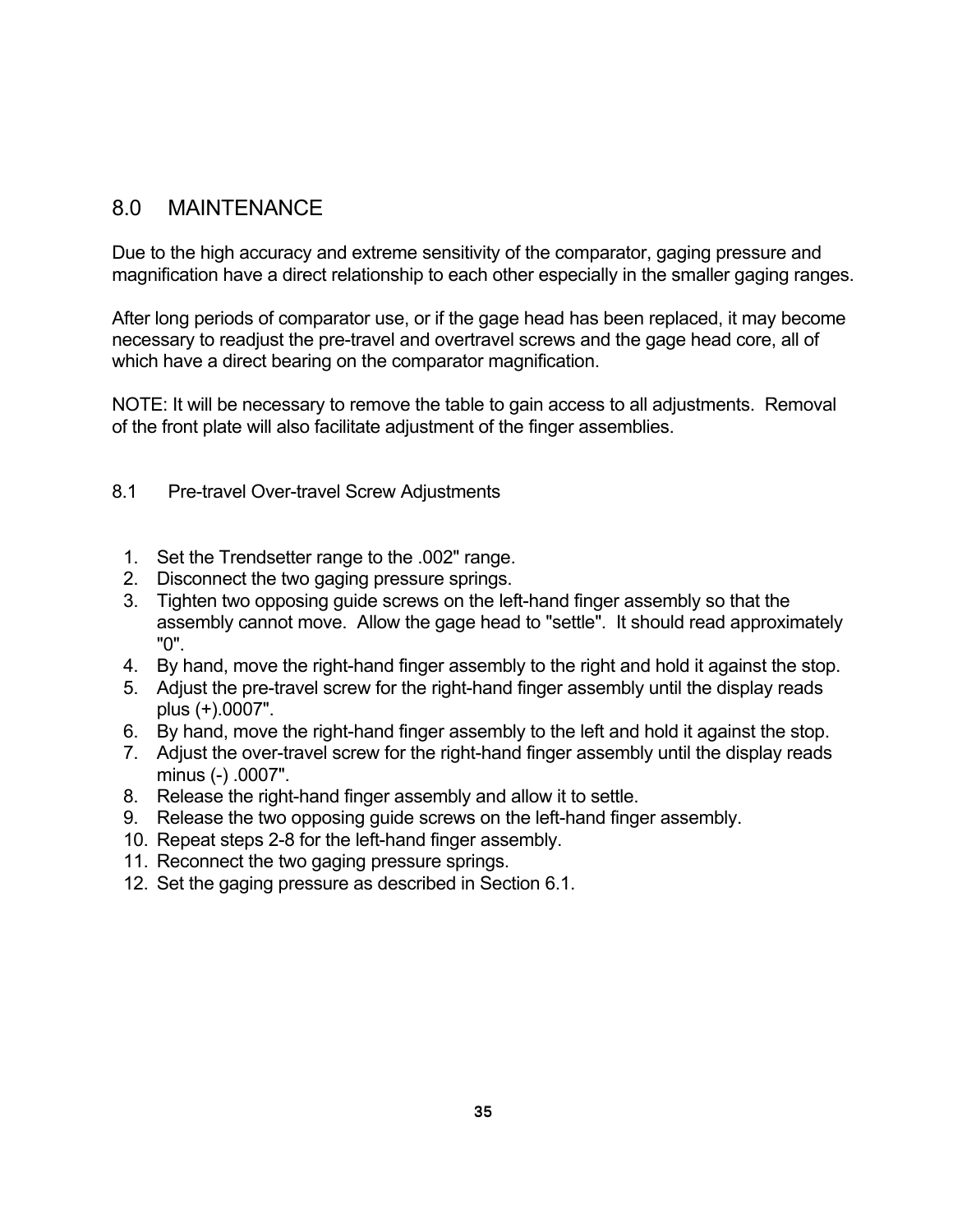

**Figure 15 - Pre-Travel/Overtravel Screws**